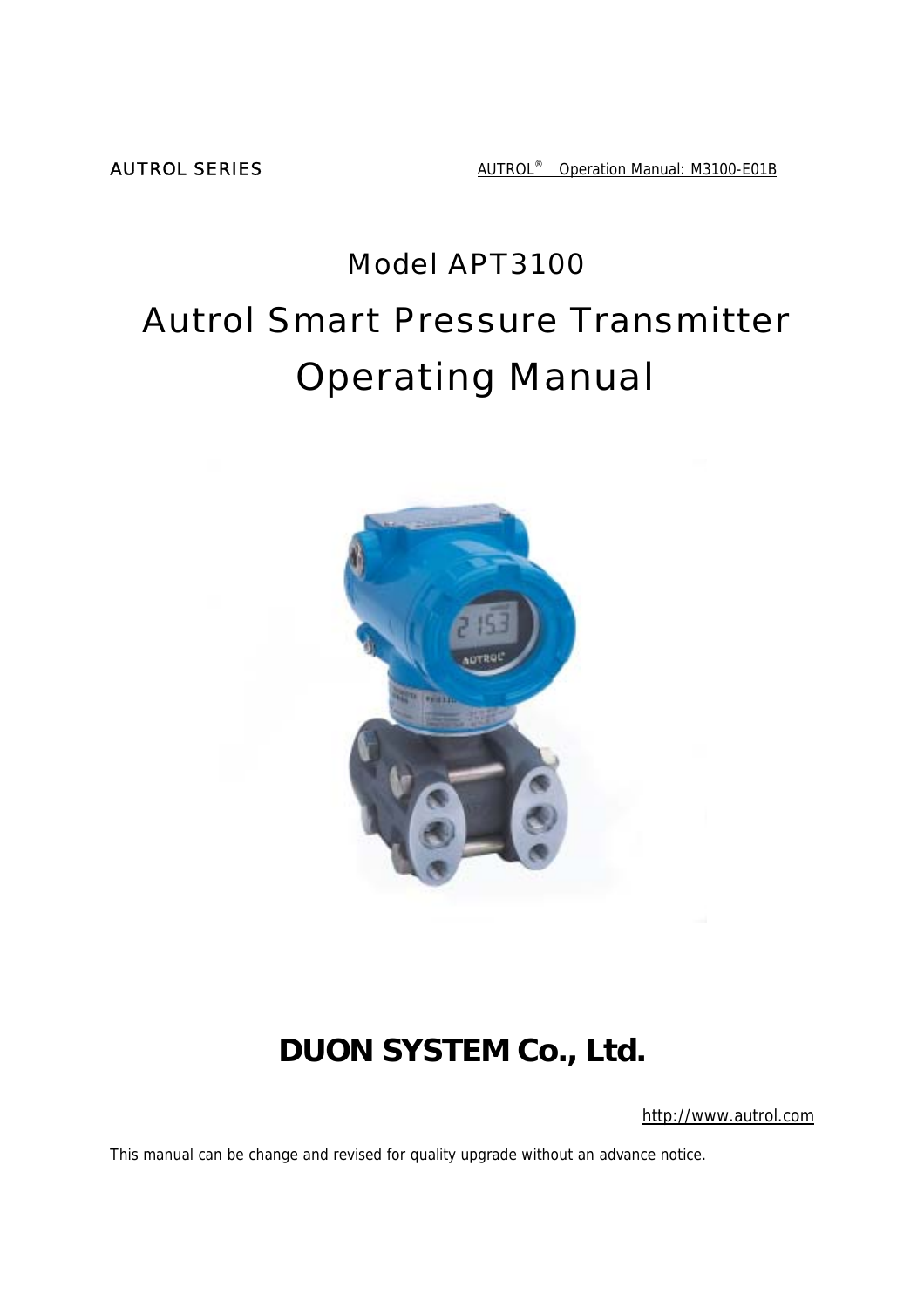# **APT3100 Smart Pressure Transmitter**

This manual is made so that general user can help to install and operate APT3100 Smart Pressure Transmitter efficiently.

Before handling APT3100 transmitter, all users have to be fully aware of it.

Information on this manual can be changed without an advance notice.

# **DUON SYSTEM CO., LTD.**

60-31, Gasan-dong, Geumchon-gu, SEOUL KOREA TEL +82-2-860-7900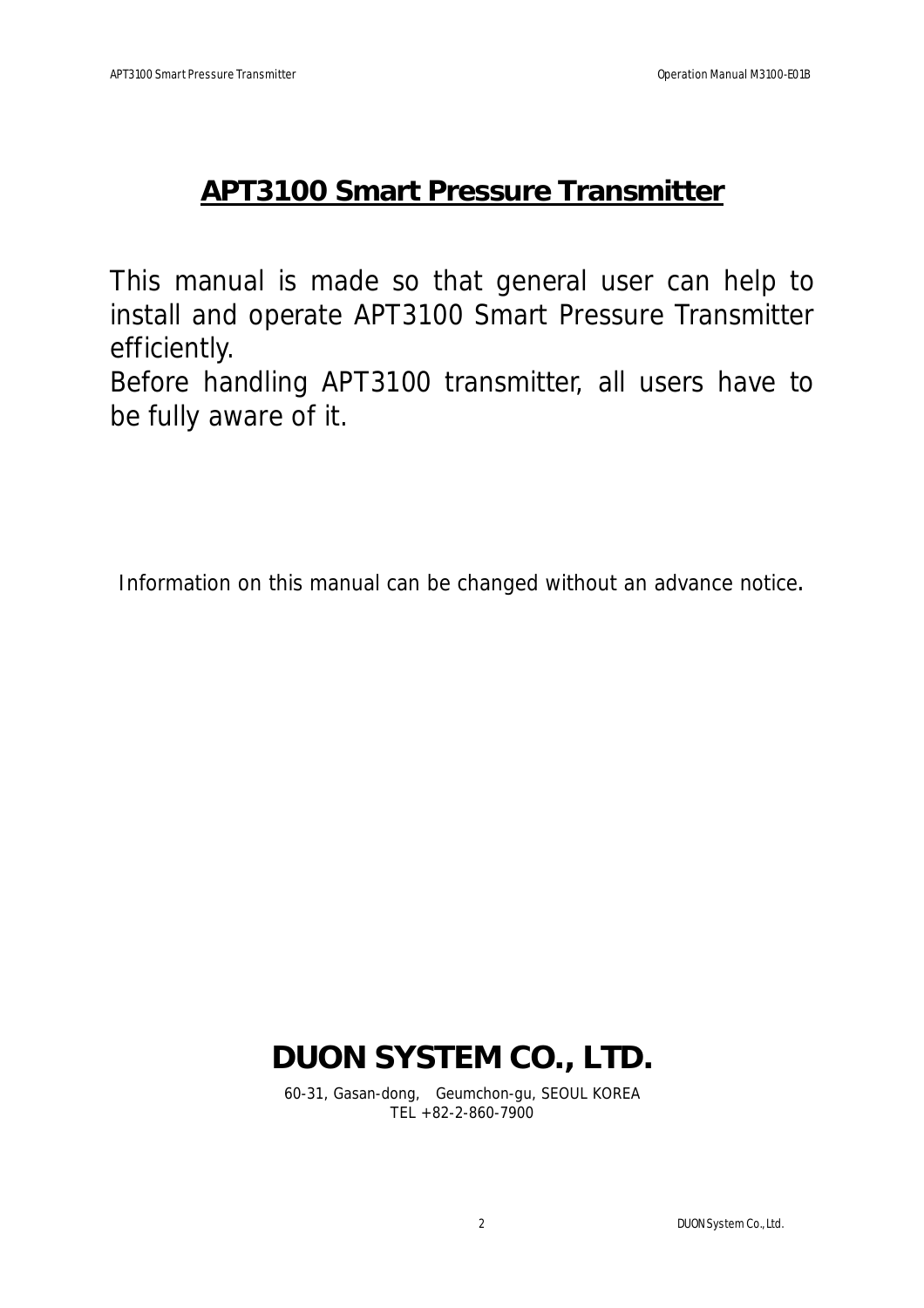# **Table of Contents**

#### Chapter 1 Introduction

- 1.1 Using This Manual
- 1.2 Overview of Transmitter
- 1.3 Software Compatibility
- 1.4 Transmitter Components

#### Chapter 2 Handling Cautions

- 2.1 Unpacking
- 2.2 Models and Specifications Check
- 2.3 Storage
- 2.4 Selecting the Installation Locations
- 2.5 Calibration on Spot after Installation
- 2.6 Pressure Connections
- 2.7 Waterproofing of Cable Conduit Connections
- 2.8 Restrictions on Use of Radio Transceiver
- 2.9 Insulation Resistance Test and Dielectric Strength Test
- 2.10 Installation of Explosion Protected Type Transmitters
	- 2.10.1 KOSHA Certification
	- 2.10.2 KTL Certification
	- 2.10.3 CSA Flameproof Certification
- 2.11 EMC Conformity Standards

#### Chapter 3 Transmitter Functions

- 3.1 Overview
- 3.2 Safety Messages
- 3.3 Warning
- 3.4 Fail Mode Alarm
- 3.5 EEProm-Write Enable and Disable Mode Jumper
- 3.6 Configuration of Alarm and Security Jumper Procedures
- 3.7 Configuration of Zero and Span Procedure
- 3.8 Configuration of Sensor Zero Trim
- 3.9 Configuration of Zero Point Adjustment
- 3.10 Commissioning on the bench with HHT

#### Chapter 4 Installation

- 4.1 Overview
- 4.2 Safety Messages
- 4.3 Warning
- 4.4 Commissioning on the bench with Hand-Held Terminal
- 4.5 General Considerations
- 4.6 Electrical Considerations
- 4.7 Wiring
- 4.8 Mechanical Considerations
- 4.9 Environmental considerations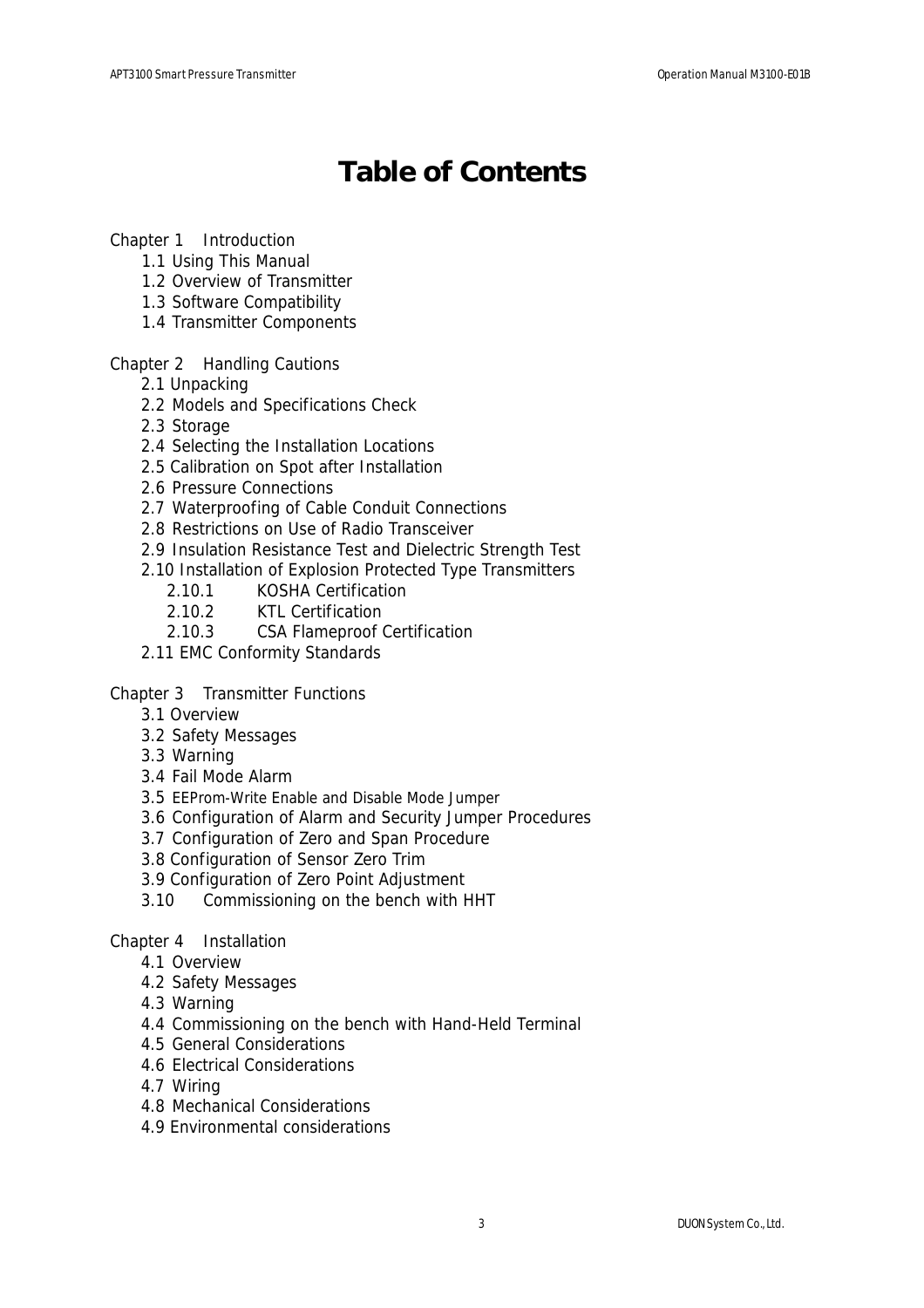#### Chapter 5 On-line Operation

- 5.1 Overview
- 5.2 Safety Messages
- 5.3 Configuration Data Review
- 5.4 Check Output
- 5.5 Basic Setup
- 5.6 Detail Setup
- 5.7 Information Variables Setup
- 5.8 Diagnostics and Services
- 5.9 Calibration

#### Chapter 6 Maintenance

- 6.1 Overview
- 6.2 Safety Messages
- 6.3 Hardware Diagnosis
- 6.4 Hardware Maintenance

### Appendix I

LCD Display Code for APT3100 Smart Pressure Transmitter

### Appendix II

275 Hart Communicator User Guide for APT3100 Smart Pressure Transmitter

### Appendix III

PDA User Guide for APT3100 Smart Pressure Transmitter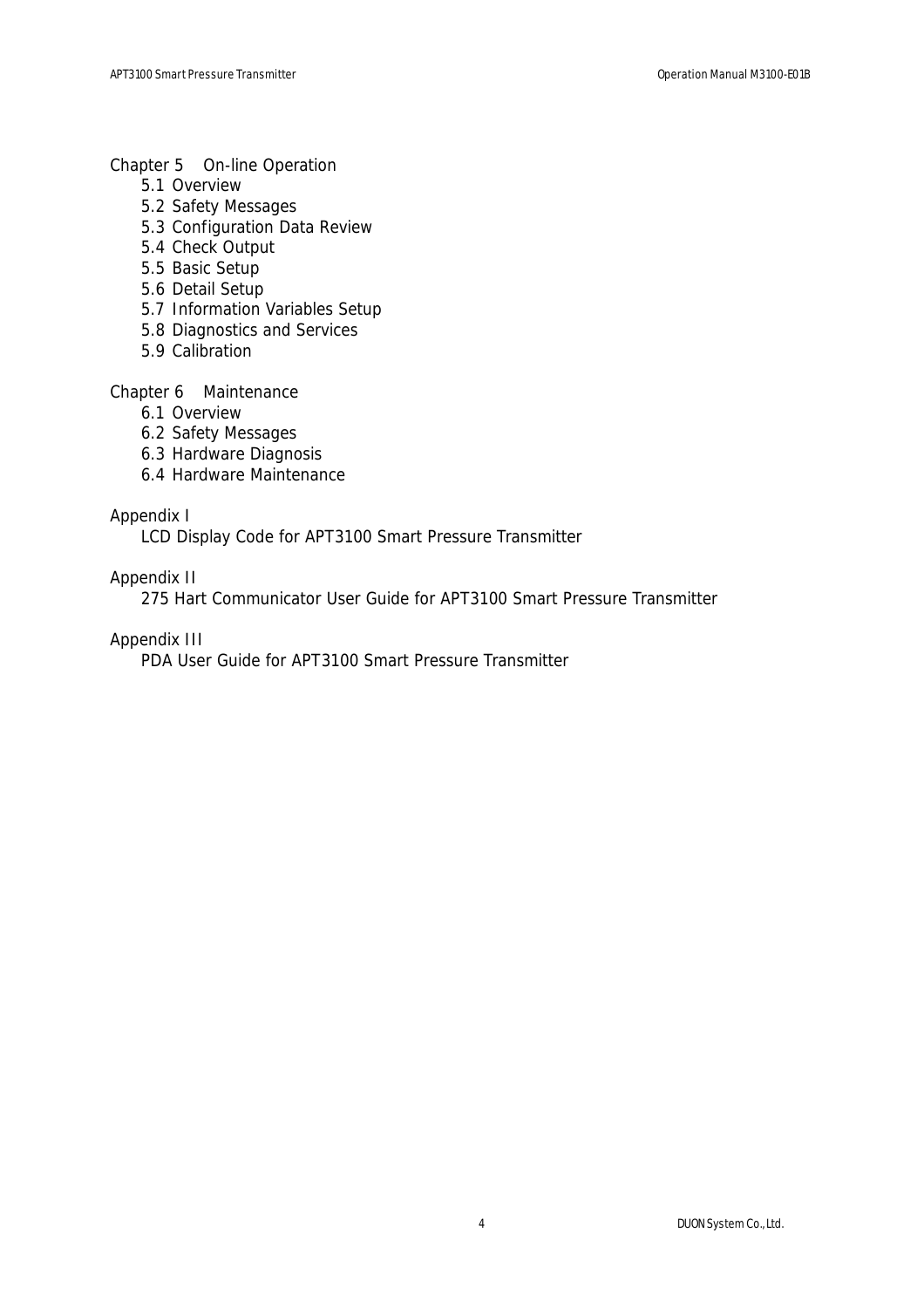## **Chapter 1 Introduction**

The APT3100 Smart Pressure Transmitter are correctly calibrated at the factory before shipment. To ensure correct and efficient use of the instrument, please read this manual thoroughly and fully understand how to operate the instrument before operating it

The contents of this manual are subject to change without prior notice.

All rights reserved. No part of this manual may be reproduced in any form without DUON System's written permission.

If any question arises or errors are found, or if any information is missiong from this manual, please inform the nearest DUON System sales office.

The specifications covered by this manual are limited to those for the standard type under the specified model number break-down and do not cover custom-made instrument.

Please note that changes in the specifications, construction, or component parts of the instrument may not immediatelty be reflected in this manual at the time of change, provided that postponement of revisions will not cause difficulty to the user from a functional of performance standpoint.

## **1.1 Using This Manual**

The Chapters in this operating manual provide information on installing, operating, and maintaining devices from the AUTROL Model APT3100 Samrt Pressure Transmitter. The Chapters are organized as follows.

#### Chapter 2 Handling Cautions

 This chapter consists of core information for installing APT3100 on operating place after buying it. Chapter 2 provides instructon on commissioning and operating Model APT-3100 Smart Pressure Transmitters. Informations on software functions, configuration parameters, and on-line variables is also included.

#### Chapter 3 Transmitter Functions

Chapter 3 contains in consideration of handling Model APT3100 Smart Pressure Transmitters.

Chapter 4 Installation

Chapter 4 contains mechanical, environment consideration and electrical installation instructions on the Model APT3100 Smart Pressure Transmitters.

#### Chapter 5 On-line Operation

Chapter 5 describes the configuration the parameter how to use variety of the Model APT3100 Smart Pressure Transmitters' software fucntion and configuration. See the following list for the details.

> Regulations of circuit's Input/Output characteristics; Sensor or Output Trim Changed of output characteristic; Range Configuration, Output Type, Damping,Unit Changed of general data; Tag No.,Date,Message etc.

Chapter 6 Maintenance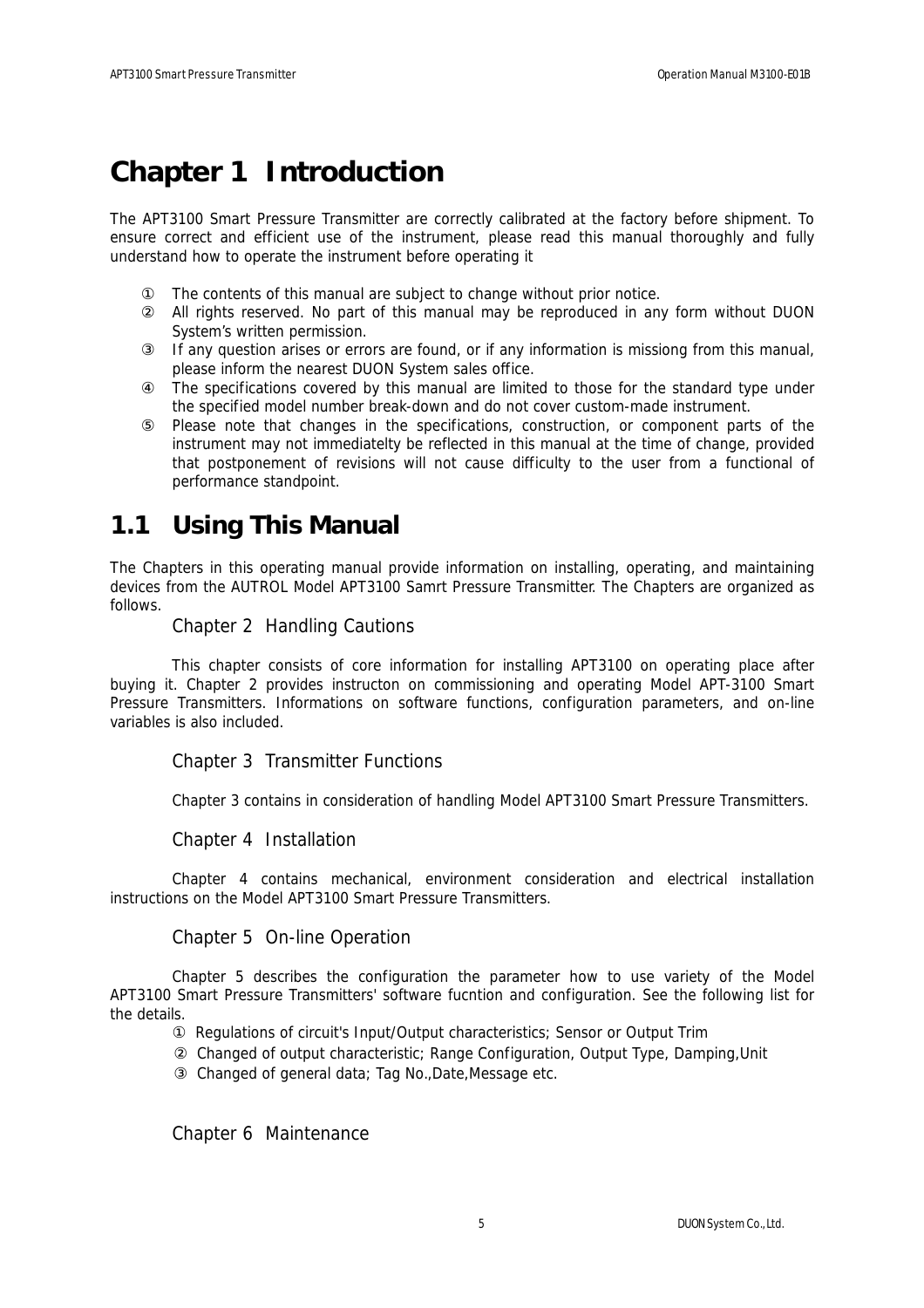Chapter 6 contains hardware diagnostics , troubleshooting and maintenace task.

## **1.2 Overview of Transmitter**

Autrol® Smart Pressure Transmitter based in a microprocessor is the pressure transmitter, has a designed capacitance sensor optimized for draft measurement. APT-3100 has a true draft analog range from 0 to 20mA offering that feature that a pressure range or after convert analog range to HART (Communication) digital signal transmit for control systems like DCS, PLC. This Model has explosion protected type (Instrinsically Safety) and high precision, better reliabilty and is available on digital commuication for the use remotes communication system.

This transmitter is enabled in HART commmunication with Host, HHT (HART Hand-Held Terminal), PC Configurator, or PDA Configurator. Thus, transmitter various variables in host is enable to be changed, configured and tested calibrated by users. For the HART Communication between DC Power Supply of 24 Vdc and Transmitter has to terminate 250~ 550 Ohm as loop resistance by series connection. But, there is no additional loop resistance when transmitter is connected with analog input port or output port of control system, because transmitter has self resistance 250 Ohm.

## **1.3 Software Compatibility**

Autrol® Smart Pressure Transmitter's software is implemented and complemented if necssary. Uses of the transmitter will not be a compatibility software is contained in the host of the HHT(Model 275 HART Communicator). In this case contact us for software DD(Device Descriptor) to be able to use with the transmitter, you must to use loading in HHT, etc.

There can be deviations on funcitions as to Firmware Revision of transmitter. This manual is based on Firmware Revision 22. For upgrading Firmware Revision 17 for Revision 22, or Firmware Revision 22 for Revision 23, EEPROM of MCU Board should be changed.

| No.                                                                                         | <b>Functions</b>                            | <b>Function Supports</b><br>(OK=possible, NA=impossible) |                 |                 |  |
|---------------------------------------------------------------------------------------------|---------------------------------------------|----------------------------------------------------------|-----------------|-----------------|--|
|                                                                                             |                                             | R <sub>17</sub>                                          | R <sub>22</sub> | R <sub>23</sub> |  |
| 1                                                                                           | Sensor Zero Trim with Zero/Span button      | NА                                                       | OK              | OK              |  |
| 2                                                                                           | Zero Point Adjustment with Zero/Span button | NА                                                       | NА              | OK              |  |
| 3<br>Zero Point Adjustment with HART command<br>NА<br>NА<br>OK                              |                                             |                                                          |                 |                 |  |
| [NOTE] Revision 23 will be applied to the goods produced from 1 <sup>st</sup> of July, 2004 |                                             |                                                          |                 |                 |  |

Function deviations as to Firmware Revision are same as under box.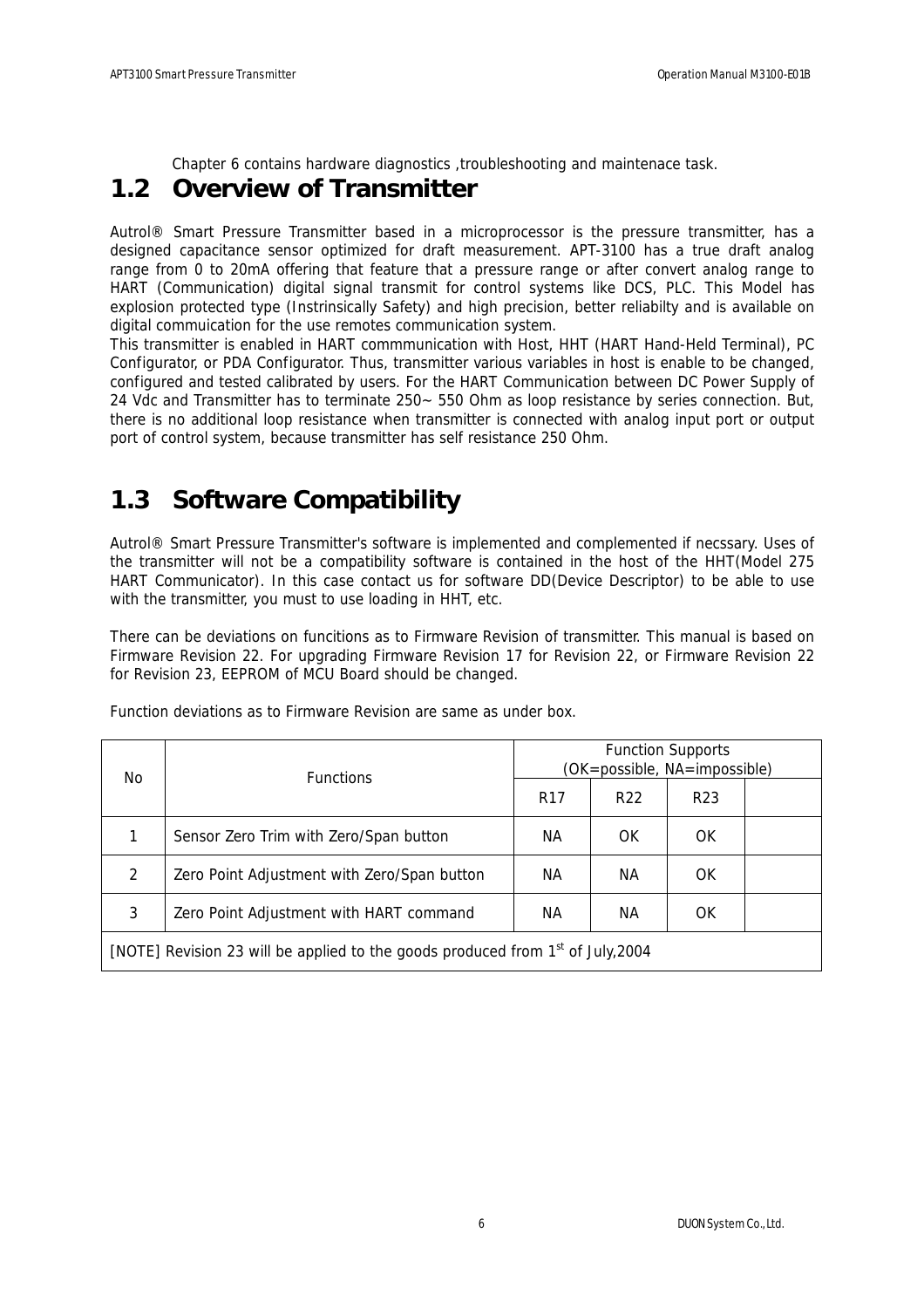## **1.4 Transmitter Components**

The components and figure of Autrol® Smart Pressure Transmitter is suggested on the next page. Follow the precedure described on figure 1-1, 1-2 and 1-3.



| NOTE :         |                             |                 |                          |
|----------------|-----------------------------|-----------------|--------------------------|
| $\mathbf{1}$   | housing-polyurethane plant  | 16              | NAME PLATE/ CERTI.       |
| $\overline{2}$ | FRONT COVER                 | 17 <sup>7</sup> | SCREW/ CERTIF. PLATE     |
| $\overline{3}$ | $ O-RING/ GLASS$            | 18              | TERMINAL BLOCK           |
| $\overline{4}$ | GLASS-TEMPERED              |                 | $18-1$ BODT/T.B          |
| 5              | GLASS RING NUT              |                 | 18-2 SCREW/ TERMINAL     |
| 6              | O-RING/ FRONT COVER         |                 | $18-3$ PIN/T.B           |
| 7 <sup>1</sup> | REAR COVER                  |                 | 18-1 COMM. TEST PIN/ T.B |
| 8              | O-RING/ REAR COVER          | 19              | SCREW/ TERMINAL BLOCK    |
| 9              | SCREW/ COVER LOCK           | 31              | ELECTRONICS/ IN-OUT      |
| 10             | SCREW/ INTERNAL GROUND      | 32              | ELECTRINICS/ MCU         |
| 11             | SCREW/ EXTERNAL GROUND      | 33              | ELECTRONICS/ LCD         |
| 12             | SCREW/ HOUSING ROTATION SET | 34              | LCD COVER                |
| 13             | NAME PLATE/ DATA & TAG      | 35              | POST/ ELECTRIONICS       |
| 14             | SCREW/ NAMR PLATE           | 36              | SCREW/ IN-OUT BOARD      |
| 15             | SERO/ SPAN ADJ. SWITCH      | 37              | SCREW/ ELECTRONICS       |
| $15 - 1$       | SWITCH/ SPRING              | 38              | SCREW/ LCD METER         |
|                | 15-2   SWITCH/ MACNET       | 39              | SCREW/ LCD METER         |
|                | 15-3   SWITCH/ BUTTON       | 74              | PLUG, $1/2$ NPT          |
|                | 15-4   SWITCH/ COVER        |                 |                          |

[Figure 1-1 Transmitter HOUSING Exposed View and Components]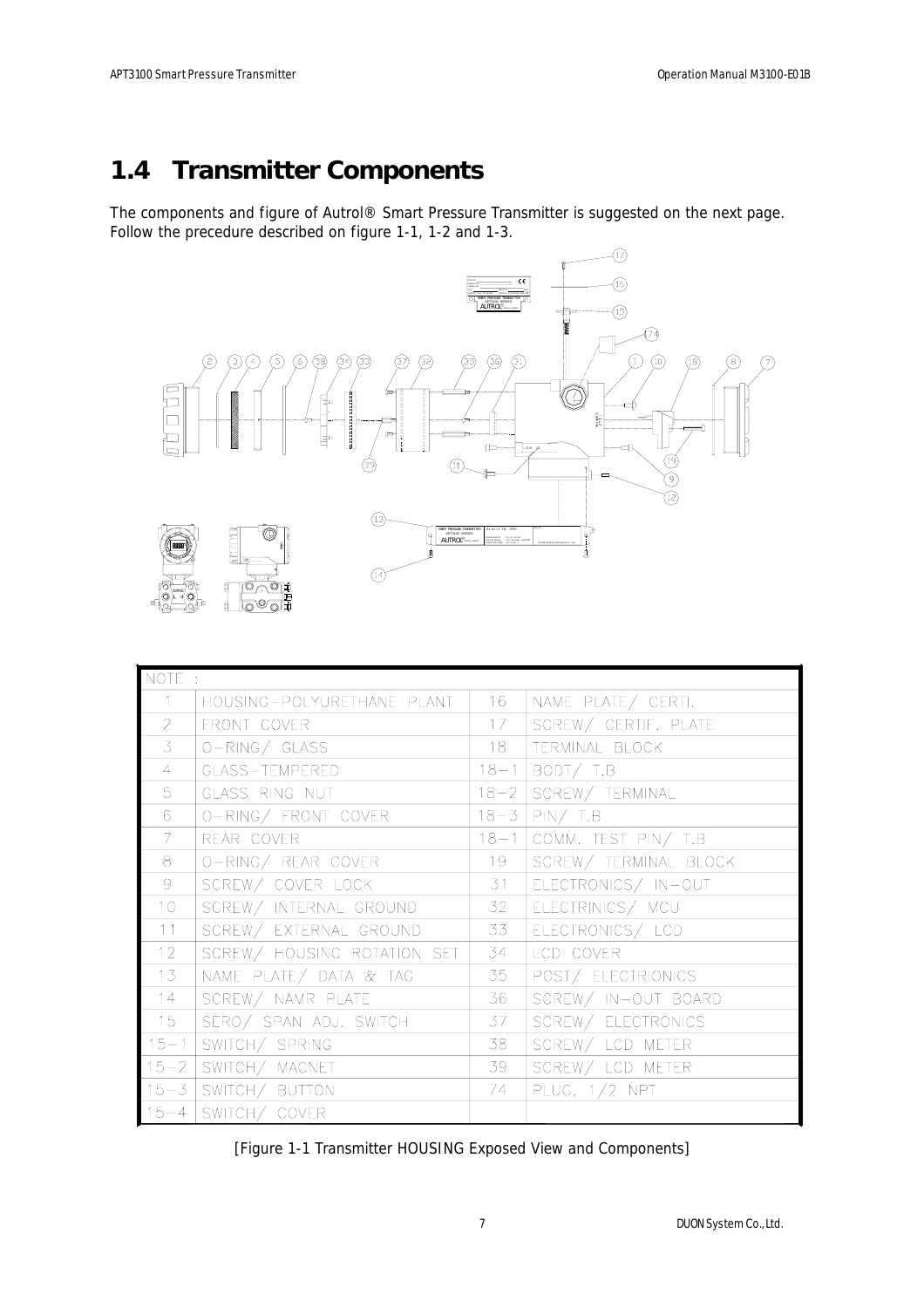



| NOTE:     |                    |          |                               |
|-----------|--------------------|----------|-------------------------------|
| 51        | SENSOR MODULE      | $51 - 1$ | SENSOR                        |
| $51 - 13$ | RANGE 3, 7.5 KPa   | $51 - 2$ | SENSOR BODY                   |
| $51 - 14$ | RANGE 4, 37.3 KPa  | $51 - 3$ | SENSOR RING                   |
| $51 - 15$ | RANGE 5, 186.5 KPa | $51 - 4$ | SENSOR BOARD                  |
| $51 - 16$ | RANGE 6, 690 KPa   | $51 - 5$ | MOLD SOLUTION                 |
| $51 - 17$ | RANGE 7, 2068 KPa  | 52       | FLANGE/ PROCESS               |
| $51 - 18$ | RANGE 8, 6895 KPa  | $53 - 1$ | C-RING/ FLANGE                |
| $51 - 19$ | RANGE 9, 20680 KPa | 53-2     | II-RING/ FLANGE               |
|           |                    | 54       | BOLT & NUT / FLANGE           |
|           |                    | 55       | FLANGE PLUG                   |
|           |                    | 56       | BELLIZ BRACKET                |
|           |                    | 57       | FLANGE ADAPTER                |
|           |                    | $58 - 1$ | C-RING/ FLANGE ADAPTER        |
|           |                    |          | 58-2   O-RING/ FLANGE ADAPTER |
|           |                    | 59.      | BOLT / FLANGE ADPATER         |
|           |                    | 60       | VENT / DRAIN PLUG             |
|           |                    | 61.      | C-RING/ SENSOR MODULE         |

[Figure 1-2 Transmitter SENSOR MODULE - D, G, L Exposed View and Components]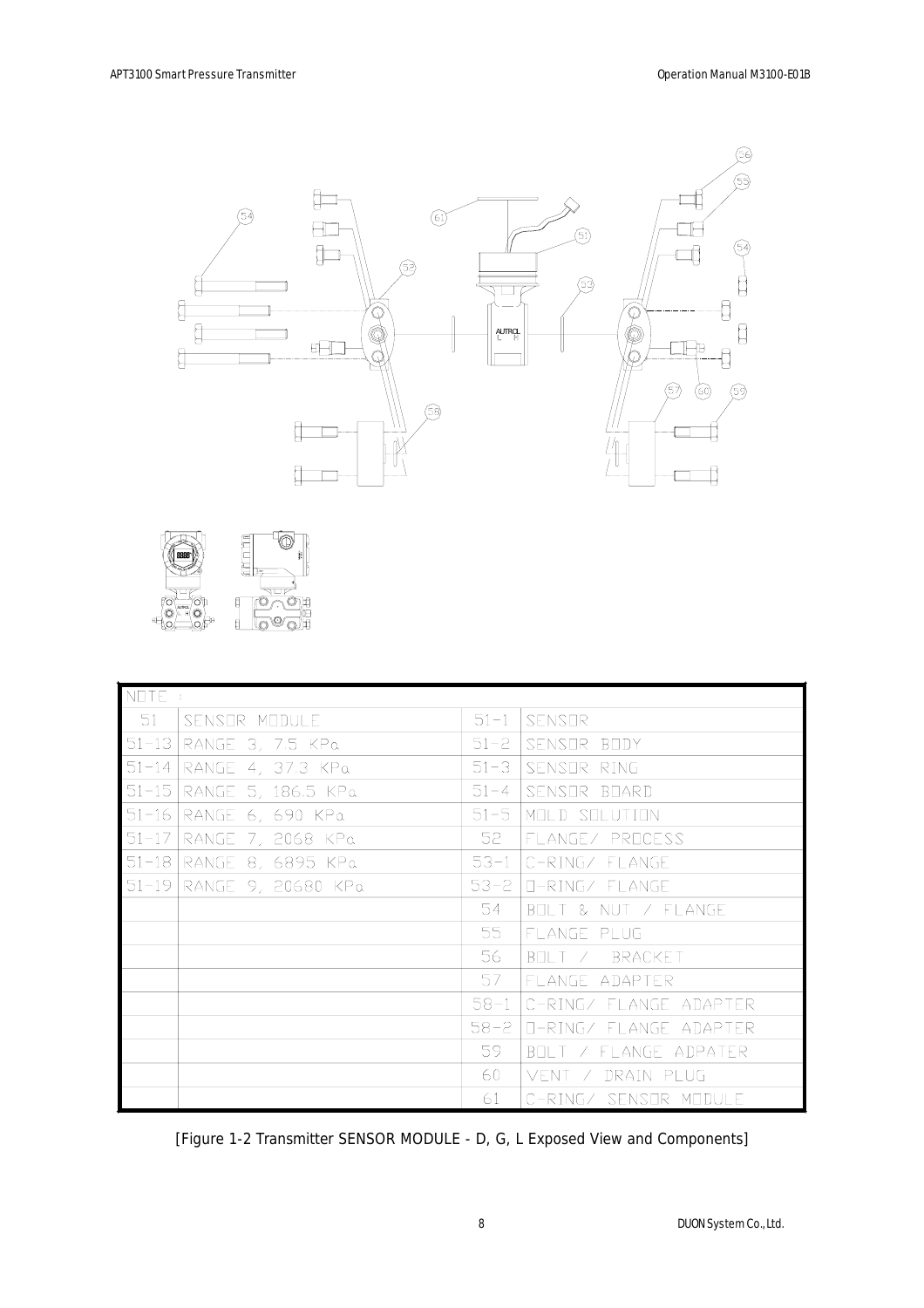



| NOTE : |                          |    |                               |
|--------|--------------------------|----|-------------------------------|
| 51     | SENSOR MODULE            |    | $51 - 1$ SENSOR               |
|        | (HIGH LINE PRESSURE)     |    | $51 - 2$ SENSOR BODY          |
|        | 51-H4 RANGE 4, 37.3 KPa  |    | 51-3 SENSOR RING              |
|        | 51-H5 RANGE 5, 186.5 KPa |    | 51-4 SENSOR BOARD             |
|        | 51-H6 RANGE 6, 690 KPa   |    | $51 - 5$ MOLD SOLUTION        |
|        | 51-H7 RANGE 7, 2068 KPa  | 52 | FLANGE/ PROCESS               |
|        |                          |    | $53-1$ C-RING/ FLANGE         |
|        |                          |    | $53-2$   O-RING/ FLANGE       |
|        |                          | 54 | BOLT & NUT / FLANGE           |
|        |                          | 55 | FLANGE PLUG                   |
|        |                          | 56 | BOLT / BRACKET                |
|        |                          | 57 | FLANGE ADAPTER                |
|        |                          |    | $58-1$ C-RING/ FLANGE ADAPTER |
|        |                          |    | 58-2   O-RING/ FLANGE ADAPTER |
|        |                          | 59 | BOLT / FLANGE ADPATER         |
|        |                          | 60 | VENT / DRAIN PLUG             |
|        |                          | 61 | C-RING/ SENSOR MODULE         |

[Figure 1-3 Transmitter SENSOR MODULE - H Exposed View and Components]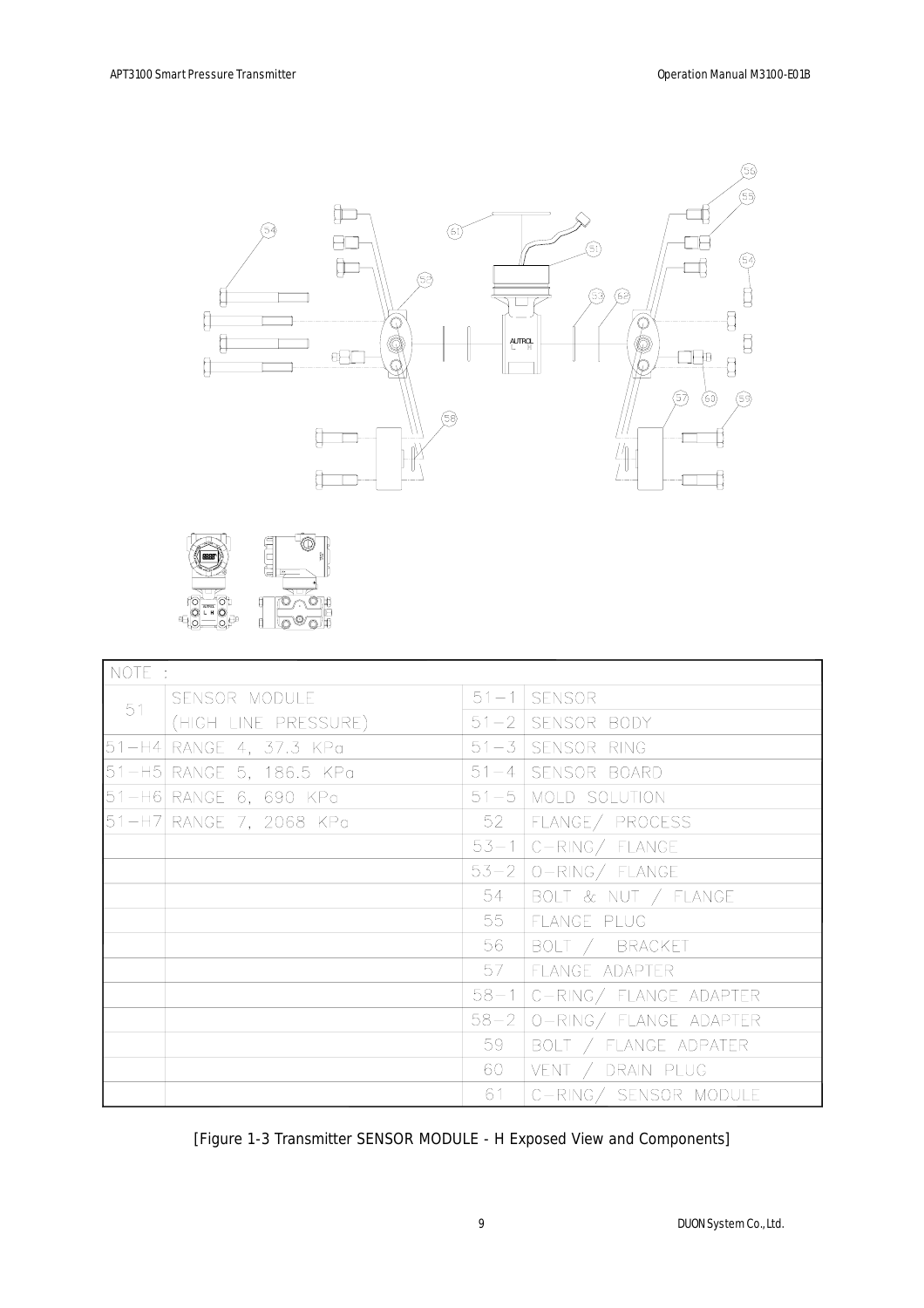# **Chapter 2 Handling Cautions**

This chapter consists of cautions for transmitter handling and storage, selection of installation locations, insulation and explosion structure, etc.

### **[Quick Reference Manual]**

| <b>Step</b>    | Job                                         | <b>Job Details</b>                                                                                                                                                                                                                                                                                               | <b>Instrument</b>                                              |
|----------------|---------------------------------------------|------------------------------------------------------------------------------------------------------------------------------------------------------------------------------------------------------------------------------------------------------------------------------------------------------------------|----------------------------------------------------------------|
| 1              | Unpacking                                   | Unpack transmitter packing                                                                                                                                                                                                                                                                                       |                                                                |
| 2              | Model and<br>Specifications<br>Check        | Make sure whether the delivered transmitter is same<br>$\overline{a}$<br>as options attached on its nameplate                                                                                                                                                                                                    |                                                                |
| 3              | Storage                                     | Places not exposed to water, non-vibration and non-<br>impact area<br>Ambient temperature 25 deg C and relative humidity<br>65% RH                                                                                                                                                                               |                                                                |
| 4              | Calibration on a<br><b>Calibration Room</b> | Configuration of Range, Zero/Span, Unit,<br>Tag,<br>Damping Time, Transfer Function, DA Trim and other<br>parameters                                                                                                                                                                                             | - HHT<br>- Pressure<br>Source<br>(requested)<br>- Galvanometer |
| 5              | Installation<br>Locations                   | Where ambient temperature is not fluctuated<br>Where corrosion happens by chemical materials, etc.<br>Where vibration and impact is not severe<br>$\overline{\phantom{0}}$<br>Where non-explosion area is matched on<br>$\overline{\phantom{a}}$<br>explosionproof regulations<br>Where maintenance is very easy | (Engineering)                                                  |
| 6              | Mechanical<br>Considerations                | Where transmitter can be handled easily<br>Be cautious not leaking the pressure.                                                                                                                                                                                                                                 | (Engineering)                                                  |
| $\overline{7}$ | Electrical<br>Considerations                | Connect 24 Vdc<br>$\blacksquare$<br>(Power Supply is 11.9 Vdc - 45 Vdc)<br>HART communication, total resistance<br>For<br>÷.<br><sub>on</sub><br>transmitter terminal loop should be 250 - 550 Ohm.                                                                                                              | (Engineering)                                                  |
| 8              | Mounting and<br>Installation                | For mounting transmitter, an appropriate bracket<br>$\blacksquare$<br>should be used.<br>Transmitter should be fixed well against swing.                                                                                                                                                                         | (Mounting and<br>Installation)                                 |
| 9              | Calibration on<br>Spot                      | Sensor Zero Trim has to be done after ten seconds,<br>$\blacksquare$<br>namely, differential pressure become zero and<br>stabilized.<br>Make sure that PV value of transmitter is zero and<br>current is 4 mA.                                                                                                   | HHT or<br>Zero/Span<br>button                                  |
| 10             | Pressure                                    | Do not apply the regulated differential and line<br>pressure.<br>Close equalizing valve of 3 valve manifold, Then,<br>open stop valve on high and low side slowly and<br>simultaneously.                                                                                                                         | (Applying<br>pressure)                                         |
| 11             | Operation                                   | - Make sure whether transmitter operates well or not                                                                                                                                                                                                                                                             | Eye or HHT                                                     |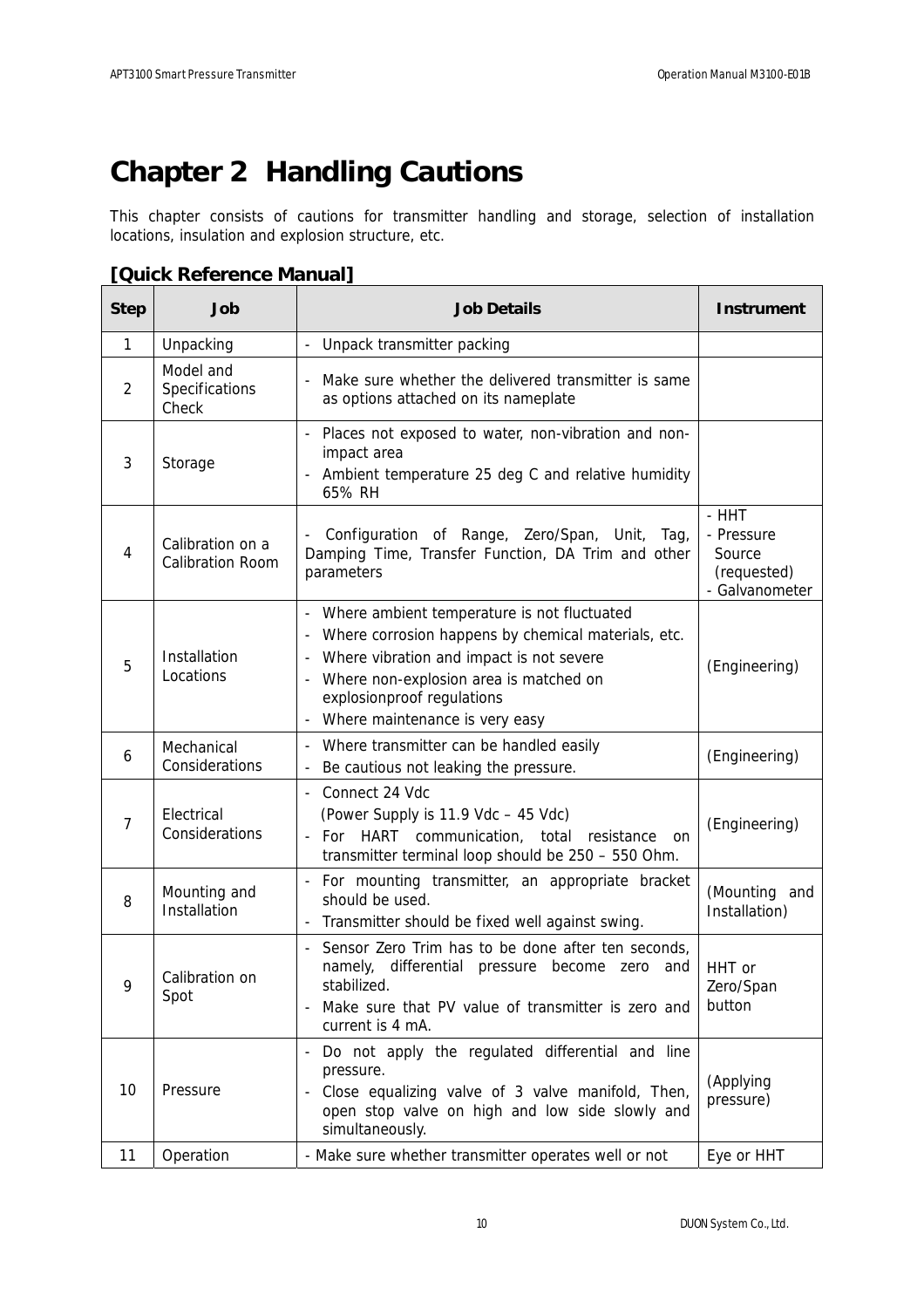## **2.1 Unpacking**

When moving the transmitter to the installation site, keep it in its original packaging. Then, unpack the transmitter there to avoid damage on the way.

## **2.2 Models and Specifications Check**

The model name and specifications are indicated on the nameplate to the case. Please check your specification and wanted model.

## **2.3 Storage**

The following precautions must be observed when storing the instrument, especially for a long period.

(1) Select a storage area that meets the following conditions:

- (a) It is not exposed to rain or water.
- (b) It suffers minimum vibration and shock.
- (c) If possible, it is preferable at normal temperature and humidity (approx. 25°C, 65% RH).

However, it has an ambient temperature and relative humidity within the following ranges.

|                    | Ambient Temperature: $-40 \sim 85^{\circ}$ C (without LCD module) |
|--------------------|-------------------------------------------------------------------|
|                    | $-30 \sim 80^{\circ}$ C (with LCD module)                         |
| * General Use      | $-20 \sim 60^{\circ}$ C (CSA Explosionproof)                      |
| Relative Humidity: | $5\% \sim 98\%$ RH (at 40°C)                                      |

- (2) When storing the transmitter, repack it as nearly as possible to the way it was packed when delivered from the factory.
- (3) If storing a transmitter that has been used, thoroughly clean diaphragm surfaces (the pressuredetector sections) of the diaphragm seals, so that no measured fluid remains on them. In addition, make sure before storing that the pressure-detector and transmitter assemblies are securely mounted.

## **2.4 Selecting Installation Locations**

The transmitter is designed to withstand severe environmental conditions. However, to ensure stable and accurate operation for many years, the following precautions must be observed when selecting an installation location.

(1) Ambient Temperature

Avoid locations subject to wide temperature variations or a significant temperature gradient. If the location is exposed to radiant heat from plant equipment, provide adequate insulation or ventilation.

(2) Ambient Atmosphere

Avoid installing the transmitter in a corrosive atmosphere. If the transmitter must be installed in a corrosive atmosphere, there must be adequate ventilation as well as measures to prevent intrusion or stagnation of rainwater in conduits. Moreover, there should be appropriate ventilation preventing corrosion by rain gathered on conduit.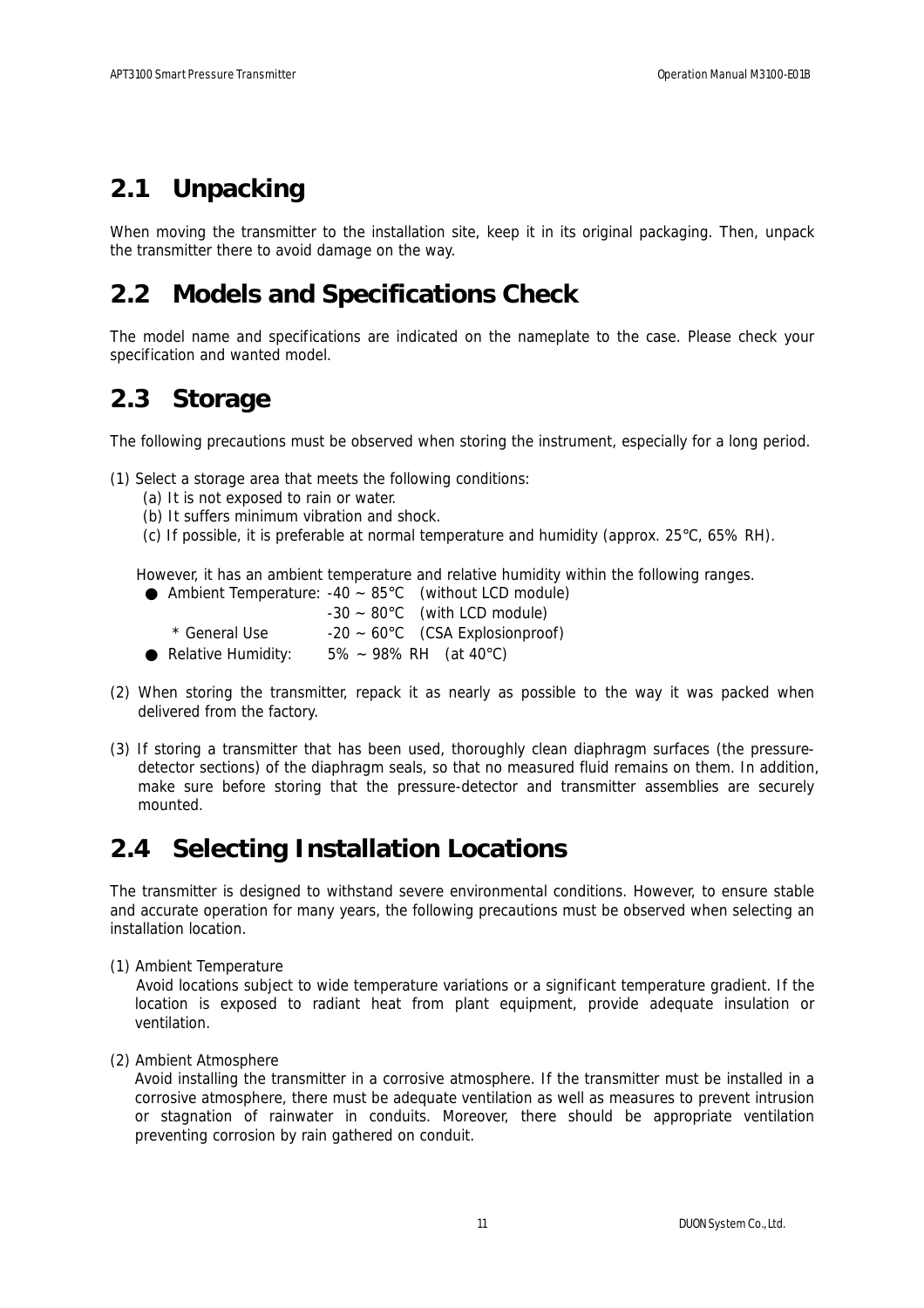(3) Shock and Vibration

Select an installation site suffering minimum shock and vibration (although the transmitter is designed to be relatively resistant to shock and vibration)

- (4) Installation of Explosion-protected Transmitters Explosion-protected transmitters can be installed in hazardous areas according to the gas types for which they are certified.
- (5) Select a place that transmitter maintenance is very easy.

## **2.5 Calibration on Spot after Installation**

- (1) Sensor Zero Trim should be done after transmitter is installed on spot, because zero point is not accurate as to mounting status.
- (2) For Sensor Zero Trim, make differential pressure of transmitter for zero in advance. Then, make Sensor Zero Trim after pressure is sufficiently stabilized (after approximately 10 seconds).
- (3) There are two ways for making differential pressure for zero. One is to apply zero differential pressure (making same pressure both high and low side pressure). The other is to close Hign and Low side of stop valve of 3 valve manifold and to open its equalizing valve.
- (4) Sensor Zero Trimming is to use HHT (275 calibrator), PC or PDA configurator, and to use Zero/Span button. Make sure all details on this manual.
- (5) Refer to On-line Operation for configuring another parameters except Sensor Zero Trim

## **2.6 Pressure Connections**

#### ▲ **Warning**

 Instrument installed in the process is under presure. Never loosen or tighten the flange bolts as it may cause dangerous spouting of process fluid.

 If the accumulated process fluid may be toxic or otherwise harmful, take approriate care to avoid contack with the bodym of inhalation of vapors even after dismounting the instrument from process line for maintenance.

The following precautions must be observed in order to safely operate the transmitter under pressure.

- (1) Never apply a pressure higher than the specified maximum working pressure.
- (2) Confirm the option of pressure connection of transmitter. Necessarily use standardized and qualityapproved parts.
- (3) In case of being needed by hard circumstances and regulations, there should be seal equipment for leakage.

## **2.7 Waterproofing of Cable Conduit Connections**

Apply a non-hardening sealant (silicone or tape, etc.) to the threads to waterproof the transmitter cable conduit connections.

## **2.8 Restrictions on Use of Radio Transceivers**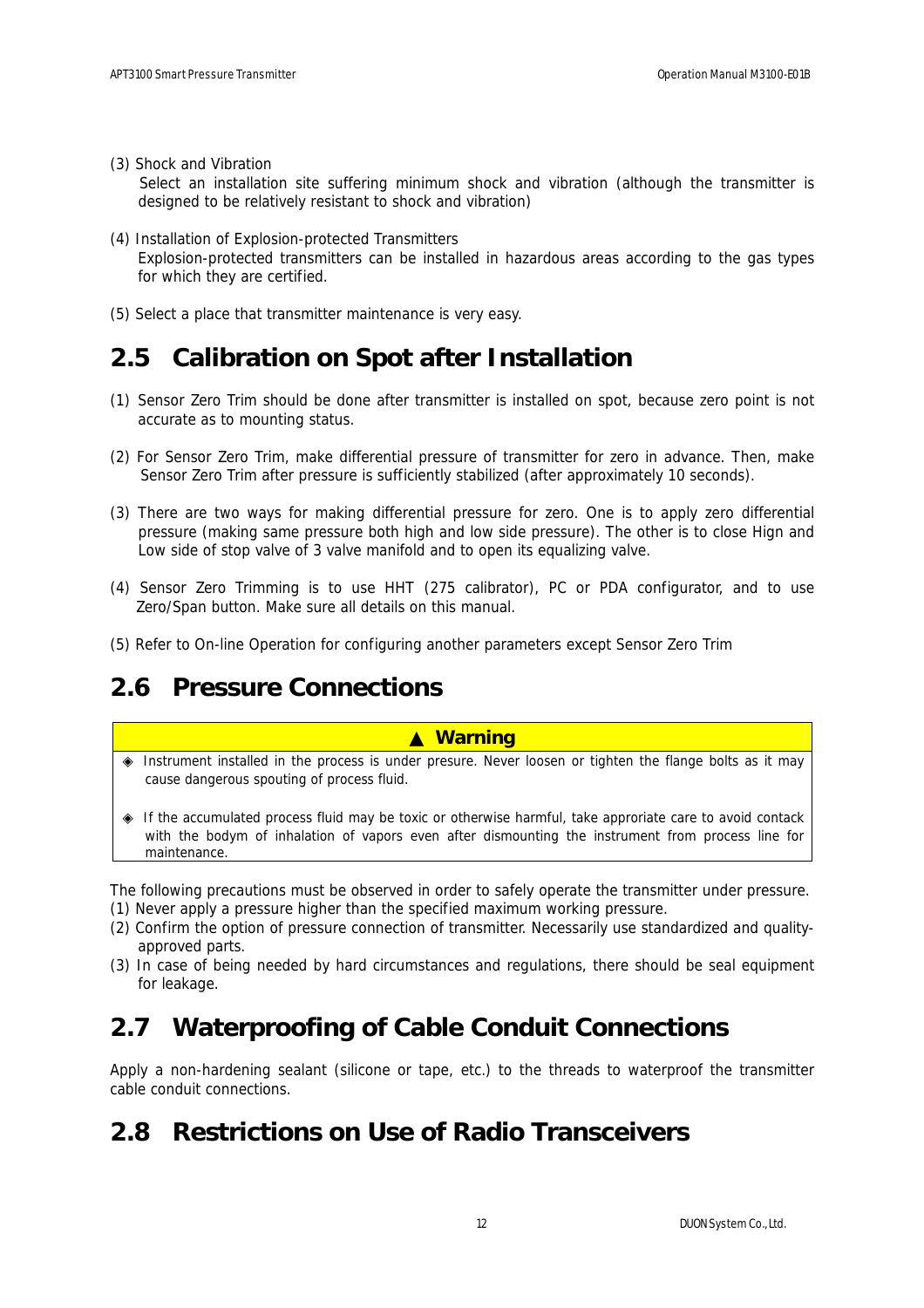### ▲ **Warning**

 Although the transmitter has been designed to resist high frequency electrical noise, if a radio transeiver is used near the transmitter of its external wiring, the transmitter may be affected by high frequency noise pickup. To test for such effects, bring the transceiver in use slowly from a distance of several meters from the transmitter, and observe the measurement loop for noise effects. Thereafter, always use the transceiver outside the area affected by noise.

### **2.9 Insulation Resistance Test and Dielectric Strength Test**

Since the transmitter has undergone insulation resistance and dielectric strength tests at the factory before shipment, normally these tests are not required. However, if required, observe the following precautions in the test procedures.

- (1) Do not perform such tests more frequently than is absolutely necessary. Even test voltages that do not cause visible damage to the insulation may degrade the insulation and reduce safety margins.
- (2) Never apply a voltage exceeding 500 Vdc (100 Vdc with an internal lightening protector) for the insulation resistance test, nor a voltage exceeding 500V AC (100V AC with an internal lighting protector) for the dielectric strength test.
- (3) Before conducting these tests, disconnect all signal lines from the transmitter terminals. Perform the tests in the following procedure.
- (4) Insulation Resistance test
	- (a) Short-circuit the + and SUPPLY terminals in the terminal box.
	- (b) Turn OFF the insulation tester. Then connect the insulation tester plus (+) lead wire to the shorted SUPPLY terminals and the minus (-) lead wire to the grounding terminal.
	- (c) Turn ON the insulation tester power and measure the insulation resistance. The voltage should be applied short as possible to verify that insulation resistance is at least 20M .
	- (d) After completing the test and being very careful not to touch exposed conductors disconnect the insulation tester and connect a 100kW resister between the grounding terminal and the short-circuiting SUPPLY terminals. Leave this resistor connected at least three second to discharge any static potential. Do not touch the terminal while it is discharging.
- (5) Dielectric Strength Test
	- (a) Short-circuit the  $+$  and SUPPLY terminals in the terminal box.
	- (b) Turn OFF the dielectric strength tester. Then connect the tester between th shorted SUPPLY terminal and the grounding terminal. Be sure to connect the grounding lead of the dielectric strength tester to the ground terminal.
	- (c) Set the current limit on the dielectric strength tester to 10mA, then turn ON the power and gradually increase the tester voltage from '0' to the specified voltage.
	- (d) When the specified voltage is reached, hold it for one minute.
	- (e) After completing this test, slowly decrease the voltage to avoid any voltage surges.

### **2.10 Installation of Explosion Protected Type Transmitters**

### **2.10.1 KOSHA Certification**

Caution for KOSHA Flameproof is following type.

[Note1] Model APT3100 diaphragm sealed for potentially explosive atmosphere: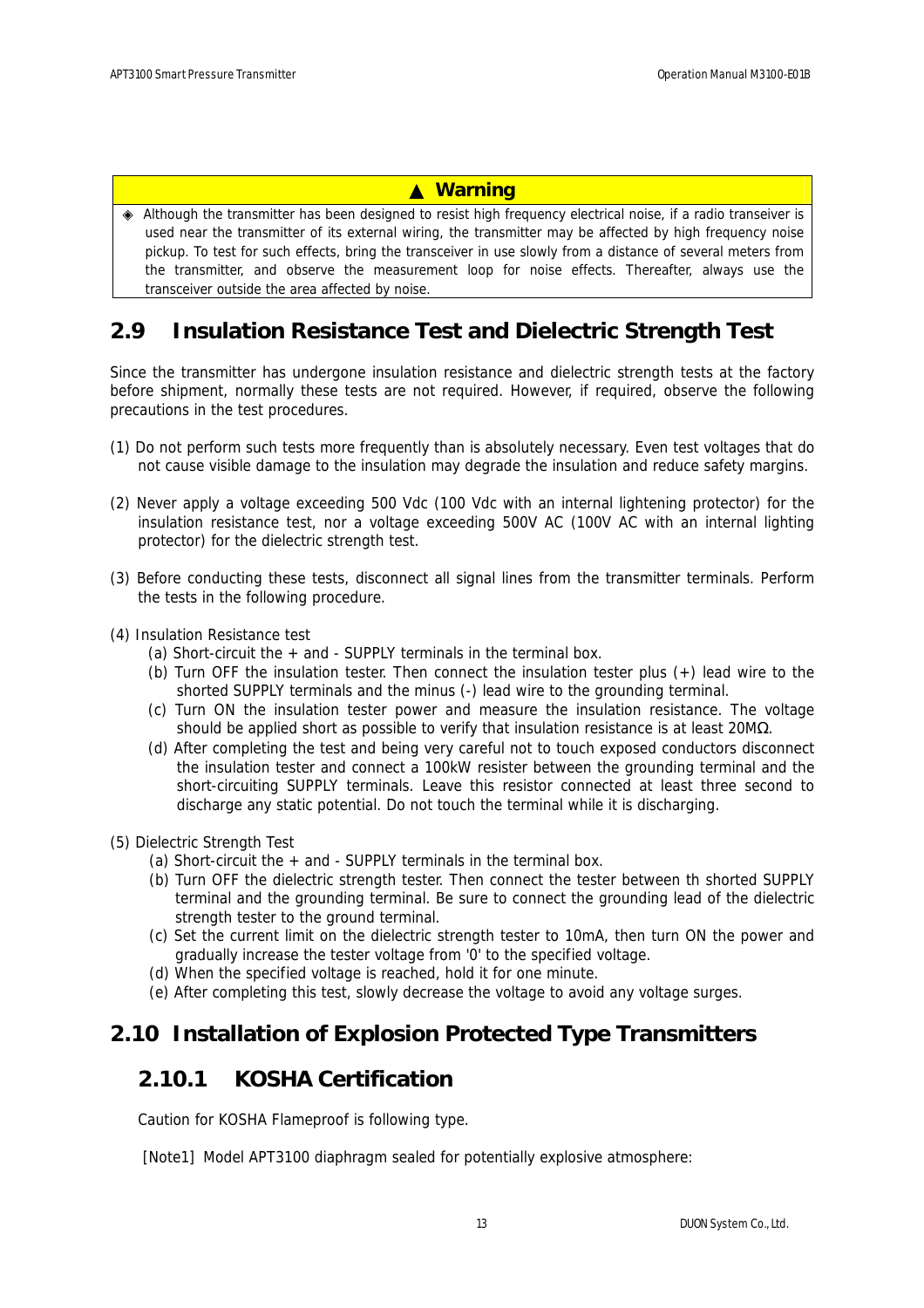- Type of Protection and Marking Code: Ex d C T6
- Temperature Class: T6
- Ambient Temperature: -20 ~ 60'C
- **•** Process Temperature: Max. 80'C

[Note2] Electrical Data

- Supply Voltage: Maximum 45 Vdc
- $\bullet$  Output signal:  $4 \sim 20$ mA, maximum 22mA

[Note3] Installation

- All wiring shall comply with local installation requirement.
- The cable entry devices shall be of a certified flameproof type, suitable for conditions of use.

[Note4] Operation

- Wait one minute after power -disconnection, before opening the enclosure.
- Take care not to generate mechanical spark when access to the instrument and peripheral devices in hazardous location.

[Note5] Maintenance and Repair

• The instrument modification or parts replacement by other than authorized representative of DUON System is prohibited and will void KOSHA Flameproof.

### **2.10.2 KTL Certification**

Caution for KTL intrinsic safety type is following type.

[Note1] Model APT3200 for potentially explosive atmosphere:

- Type of Protection and Marking Code: Ex ia C T5
- Temperature Class: T5
- $\bullet$  Ambient Temperature: -20 ~ 60'C
- **•** Process Temperature: Max. 80'C

[Note2] Entity Parameter

- $Umax = 40$  Vdc
- $\bullet$  Imax = 165 mA
- $\bullet$  Pmax = 0.9 W
- $Ci = 1.102 \text{ }\mu\text{F}$
- $Li = 0.94 \text{ mH}$

**CAUTION** Necessarily use an appropriate barrier matched on the above Entity Parameter.

[Note3] Installation

• All wiring shall comply with local installation requirement.

[Note5] Maintenance and Repair

• The instrument modification or parts replacement by other than authorized representative of DUON System is prohibited and will void KTL Intrinsic Safety Type.

### **2.10.3 CSA Certification**

Caution for CSA Explosionproof / Flameproof is following type.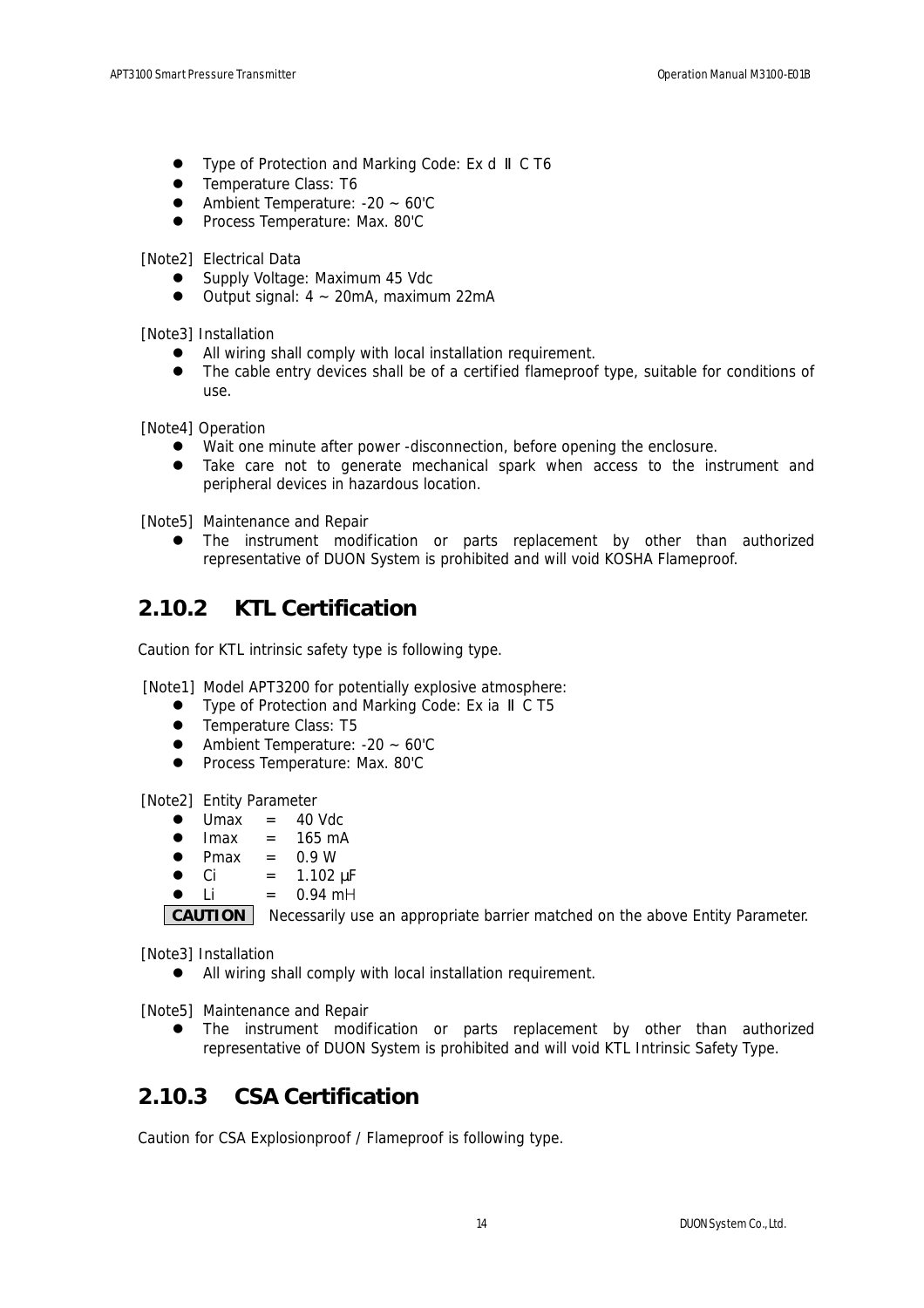[Note1] Hazardous Area for APT3100 Process Transmitter

- Explosionproof for Class I, Division 1, Group A, B, C and D
- Dust-ignitionprrof for Class II, Division 1, Group E, F and G; Class III
- Flameproof for Class I, Zone 1 : Ex d II C
- Temperature Class : T6 T5 T4
- z Process Temperature : 85 C 100 C 120 C
- Nonsparking Equipment for class I, Zone 2 : Ex nA IIC T4
- Enclosure : Type 4X, IP66
- Ambient Temperature : -20 to 60 C
- Supply Voltage : 42V dc max.
- Output Signal : 4 to 20mA + HART
- Electrical Connection : 1/2" 14 npt Female
- List of standards that product compiles with, specifically E60079-1 end E60079-15.
- **•** The warning: **"WARNING-EXPOLSION HAZARD-SUBSTITUTION OF COMPONENTS MAY IMPAIR SUITABILITY FOR CLASS I, DIVISION 2"** or equivalent

[Note2] Installation

- All wirings have to be installed by the final revision of Canadian Electrical Code.
- Input equipment of cable should be certified by explosionproof and be adjusted to using conditions.
- $\bullet$  Wire connection that is no use has blocked by available plugs.
- All screws of cable tube have to be set the 5 teeth.
- Method of cable connection has to be followed by Class I, Division 1 in spite of its length.
- All cable tubes have to be sealed with 50 cm from housing.
- Installation in Division 2 zone does not need to be sealed.
- In assembly of sensor module and housing, over 7 screws have to be set the teeth and be fixed in order not to spin.

[Note4] Operation

- Be cautious of the CAUTION attached to transmitter. **CAUTION** IN EXPLOSIVE ATMOSHERE DO NOT OPEN WHILE ENERGIZED
- Wait one minute after power-disconnection, before opening the enclosure.
- Take care not to generate mechanical spark when access to the instrument and peripheral devices in hazardous location.

[Note5] Maintenance and Repair

The instrument modification or parts replacement by other than authorized representative of DUON System is prohibited and will void CSA Explosionprooof / Flameproof.

## **2.10 EMC Conformity Standards**

**EMI (Emission): EN55011 EMS (Immunity): EN50082-2**

DUON System recommends customer to apply the Metal Conduit Wiring or to upset he twisted pair Shield Cable for signal wiring to conform the requirement of EMC Regulation, when customer installs AUTROL Series Transmitters to the plant.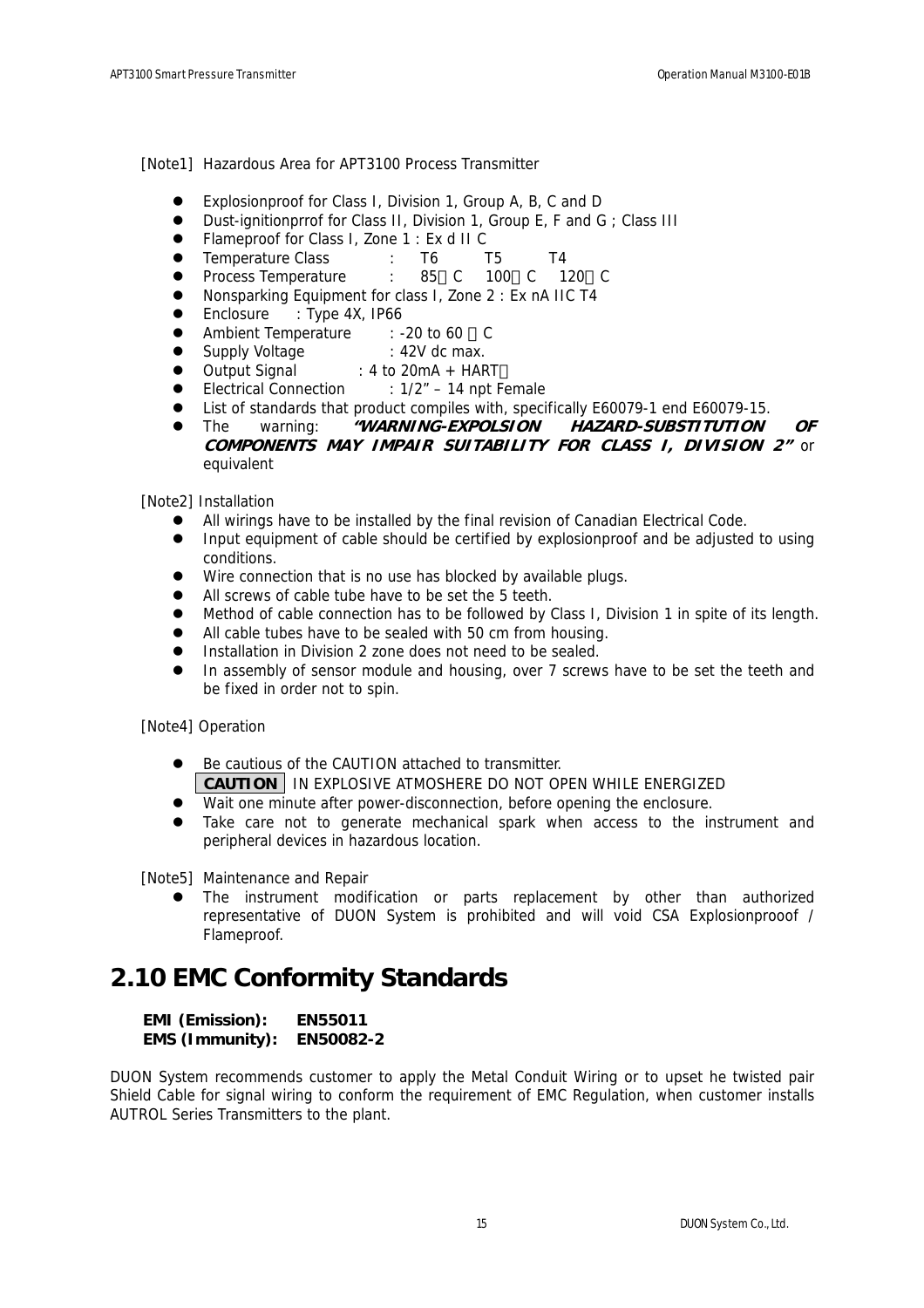# **Chapter 3 Transmitter Functions**

## **3.1 Overview**

This Chapter contains information on operating Model APT3100. Tasks that should be performed on the bench priori to installation are explained in this chapter.

## **3.2 Safety Message**

Procedures and instructions in this chapter may require special precautions to ensure the safety of the personal performing the operations. Information that raises potential safety issues is indicated by warning symbol( ). Refer to the following safety messages before performing an operation preceded by this symbol.

## **3.3 Warning**

### ▲ **Warning**

#### **Explosion can result in death or serious injury:**

 Do not remove the transmitter covers in explosion environments when the circuit is alive. Transmitter covers must be fully engaged to meet explosionproof requirements.

#### ▲ **Warning**

#### **Electrical can result in death serious injury:**

 The qualification which is educated only the person whom it prepares will be able to establish the transmitter.

#### ▲ **Warning**

#### **Electrical can result in death serious injury:**

 Avoid contact with the leads and terminals. High voltage that may be present on leads can cause electrical shock.

## **3.4 Fail Mode Alarm**

AUTROL® Smart Pressure Transmitter automatically and continuously performs self-diagnostic routines. If the self-diagnostic routines detect a failure, the transmitter drives its output outside of the normal saturation values. The transmitter will drive its output low(down) or high(up) based on the position of the failure mode alarm jumper . See Table 3.1 for Output values.

| Level    | $4 - 20$ mA Saturation | $4 - 20$ mA Alarm |
|----------|------------------------|-------------------|
| Low/Down | 3.9 <sub>m</sub> A     | 3.75mA            |
| High/Up  | 20.8mA                 | 21.75mA           |

[Table 3-1 Standard Alarm and Saturation Value]

Fail Mode Select Jumper Switch has in LCD Module and Main CPU Module and Jumper Switch Line is connected circuital. In case of Not LCD Module, we can use CPU Module's Fail Mode Select Jumper Switch and In case of LCD Module we can use LCD Module's Jumper Switch. In this case, CPU Module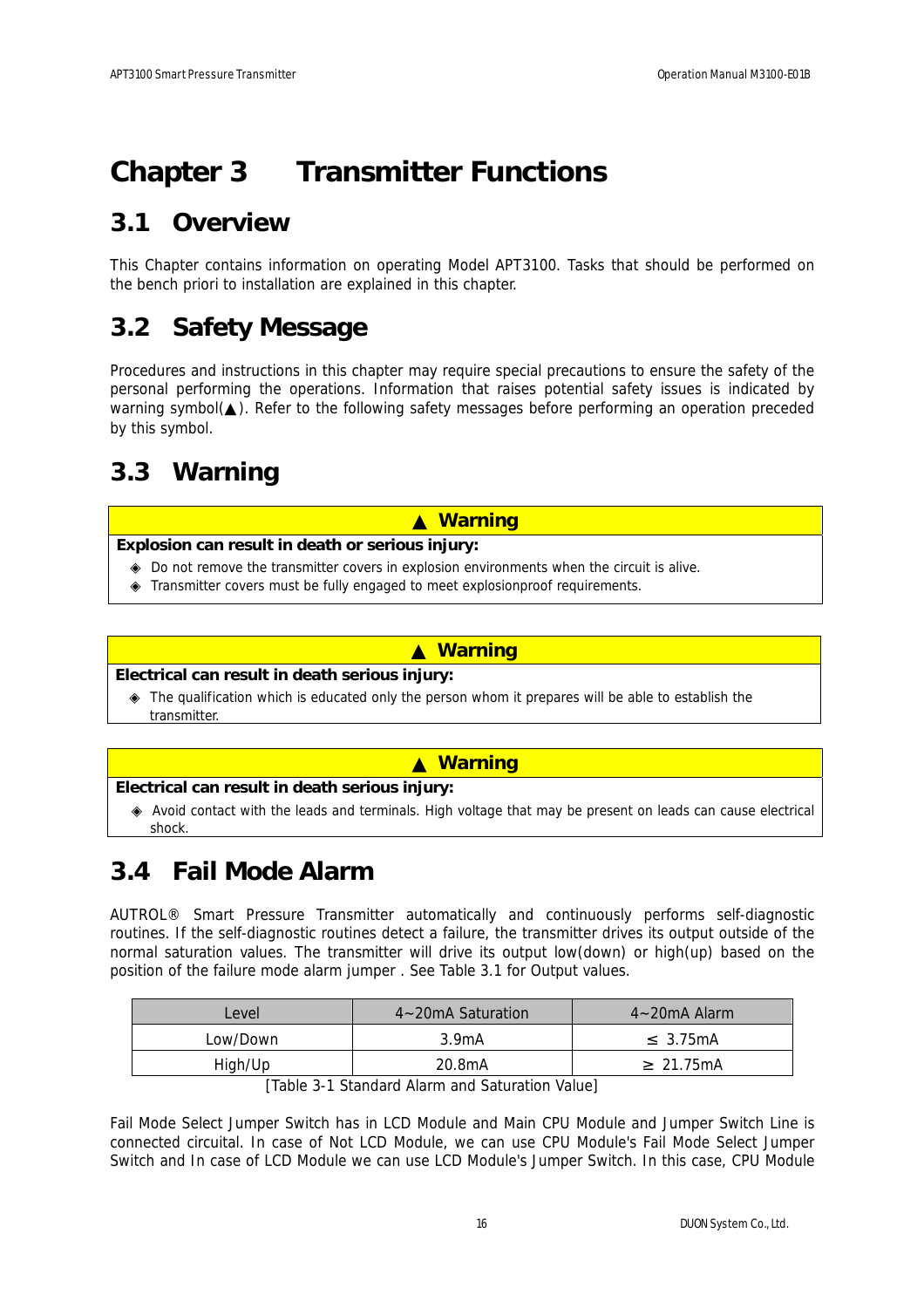|                  | Both LCD Module and CPU Module | Only CPU          |                   |
|------------------|--------------------------------|-------------------|-------------------|
| Select Fail Mode |                                | Module            |                   |
|                  | <b>CPU Module</b>              | <b>LCD Module</b> | <b>CPU Module</b> |
| Fail<br>Down     | Down                           |                   |                   |
|                  | Down                           |                   |                   |
| Fail Up          | Up                             | U or D            |                   |

is selected "Down" side. No selected we can select "Down" side. (Jumper Select Switch is followed in Figure 3-2, 3-3)



[Figure 3-2 LCD Module's Fail Mode Select Jumper]



## **3.5 EEProm-Write Enable and Disable Mode Jumper**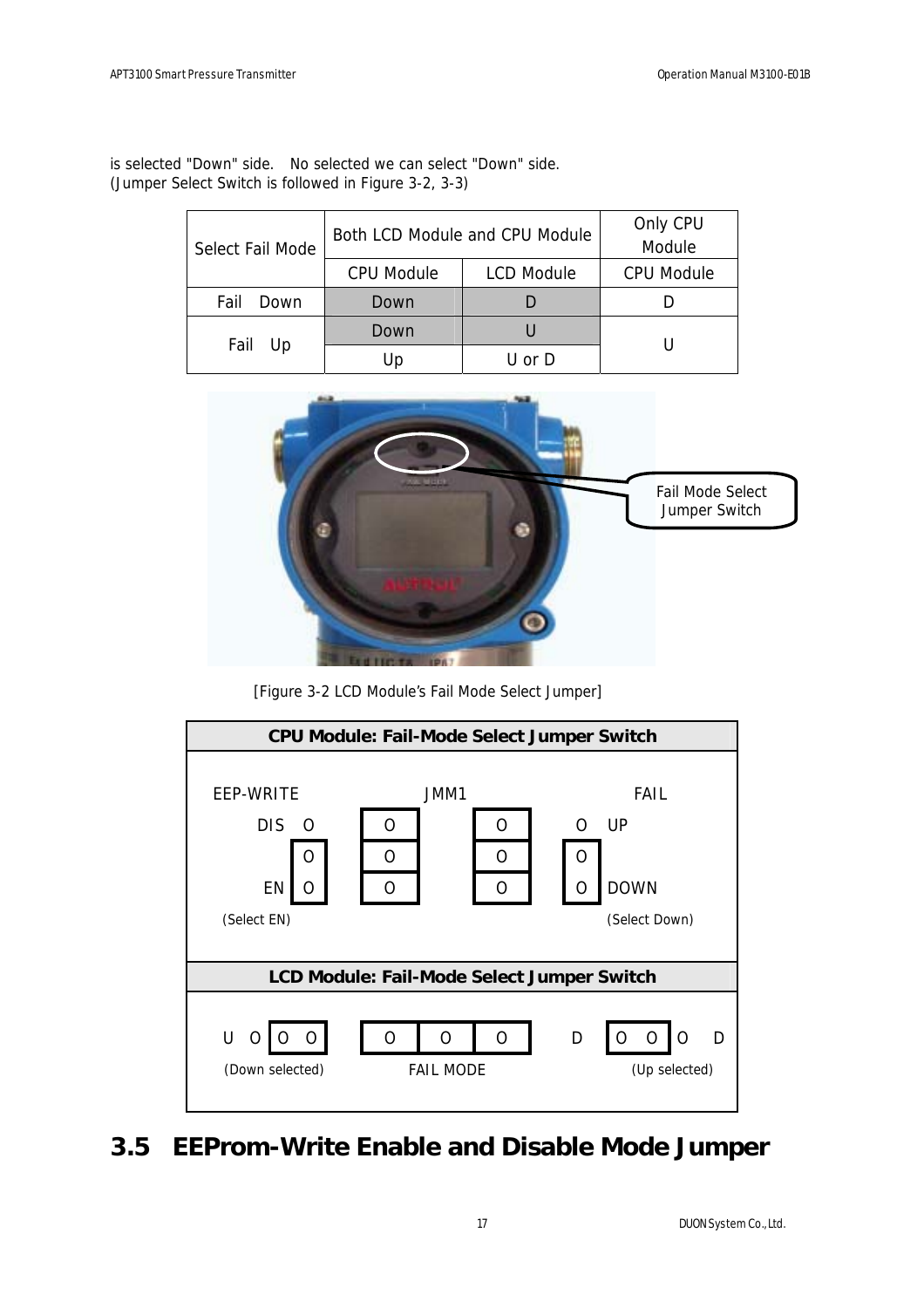There is the EEPROM (Electrically Erasable Programmable ROM) restoring various configuration variables in Transmitter. For protect to change configuration variable data in software, hardware side there is Write-Protect Mode and Jumper Switch selected it segmented "EEP-Write DIS / EN " in Main CPU Module. Thus if you connect Jumper to DIS you can't change configuration data in EEPROM, when you connect Jumper to EN you can change configuration data in EEPROM. No connected Jumper, it is classified EN. At the factory before shipment, it is configured "EN". (Following figure 3-3)



[Figure 3-3 CPU Module's Fail-mode, EEP-Write Select Jumper Switch]

There are two security methods in APT3100. Following this.

- (1) Security Jumper: protect to writing configuration parameters of transmitter.
- (2) Physical removing Zero and Span Magnetic Buttons of Transmitter: you are not able to regulate Zero and Span in Local.

[Notification] If EEP-Write is not connected, it is classified Security Off state.

### **3.5.1 Security Jumper (EEPROM Write Protect)**

Protect to change Configuration Parameter of transmitter to Write Protect Jumper.

### **3.5.2 Zero and Span Magnetic Button**

To remove Magnetic Button, you can't configure Zero and Span in Local.

### **3.6 Configuration of Alarm and Security Jumper Procedures**

To change Jumper's position, follow this.

.

- (1) If install the transmitter, cutoff power.
- (2) Open the housing front side covers. In case Power Supply, don't open the covers of transmitter
- (3) After turn off Jumper, turn on at wanted position.
- (4) Close the housing covers. You must fully engage to meet explosion proof requirements.

## **3.7 Configuration of Zero and Span Procedures**

There are two method configuring Zero and Span's Range. Follow this.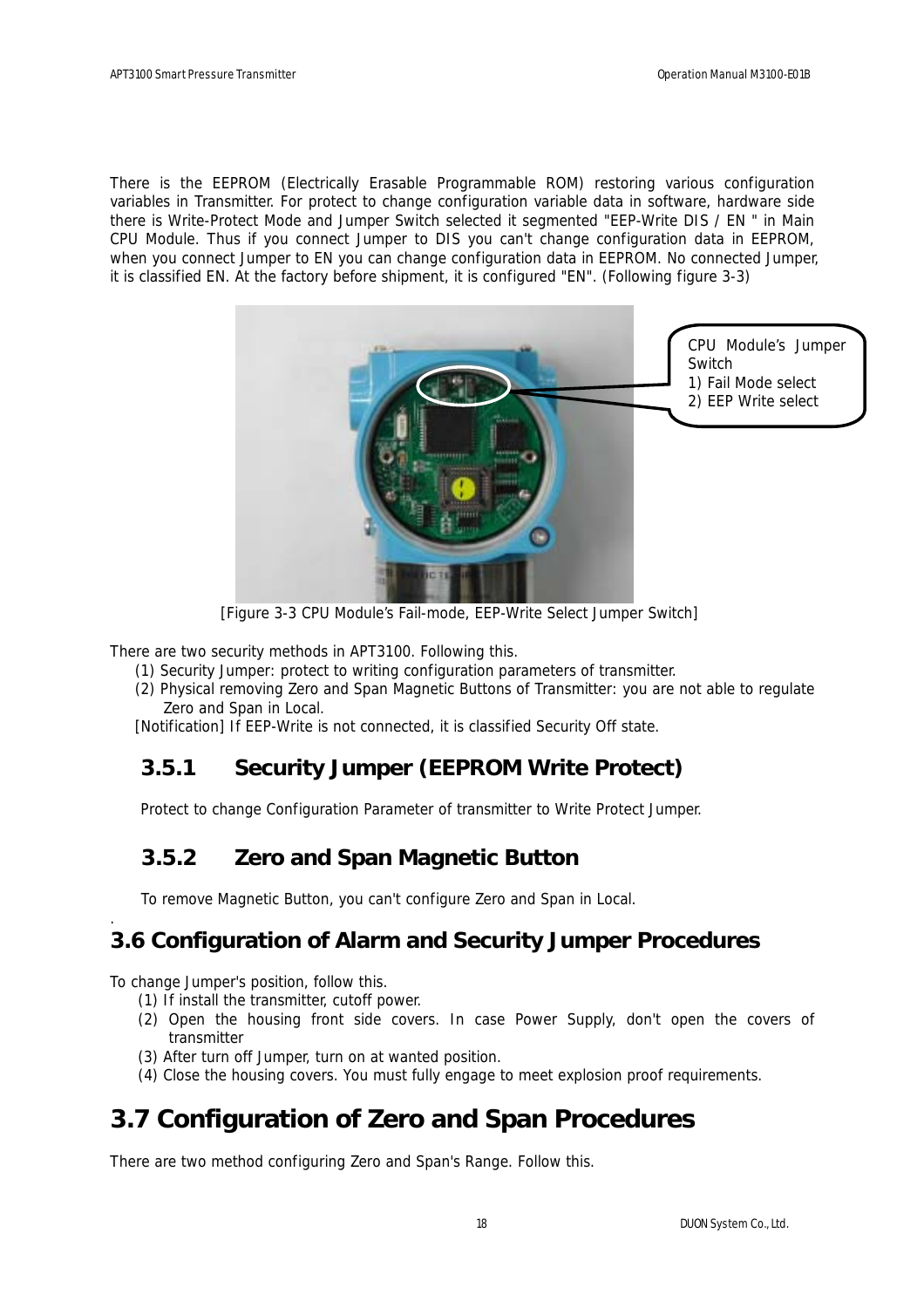- (1) Zero/Span Button mounted in Transmitter.
- (2) HHT Configurator by HART Communication (following chapter 4)
- \*\* Refer to "275 Hart Communicator User Guide" on Appendix II for details.

Zero/Span configuration process by Zero/Span Button of transmitter is following this.

- (1) Release to both sides bolts of Name Plate in the upper part of transmitter and if push down right of Name Plate, appear to Zero/Span Button (following figure 3-4)
- (2) Zero Configurations

Set the current process value for Lower Range Value (4 mA).

Put purposed pressure for zero over 10 seconds and push Zero Button over 5 seconds. Then show "Zero" in LCD window. After checking this message, take off the finger from the button. Push the button over 3 seconds after 1 second passes. Then show "-ZE-" in LCD window. By this message, all zero configurations have finished. If the works has failed, show "SPEr" or "SEtE" in LCD window.

(3) Span Configurations

Set the current process value for Upperr Range Value (20 mA).

Put purposed pressure for zero over 10 seconds and push Span Button over 5 seconds. Then show "SPAn" in LCD window. After checking this message, take off the finger from the button. Push the button over 3 seconds after 1 second passes. Then show "-SP-" in LCD window. By this message, all zero configurations have finished. If the works has failed, show "SPEr" or "SEtE" in LCD window.

(4) Zero Trim Configurations.

This work is to trim Primary Value in order to let current process value to know Zero. This work makes indication value in LCD for zero "0".

Pushing Zero Button and Span Button over 5 seconds simultaneously after zero configurations, "Z-tr" shows in LCD window. After checking this message, take off the finger from both buttons. Push only zero button over 3 seconds after 1 second passes. Then show "-tr-" in LCD window. By this message, all zero trim configurations have finished. If the works has failed, show "ZtEr" or "SEtE" in LCD window. These configurations can be available within Max. 10% of Sensor Maximum Span.

(5) Close the opened name plate and lock it up.



[Figure 3-4 Transmitter's Zero/Span configuration Button]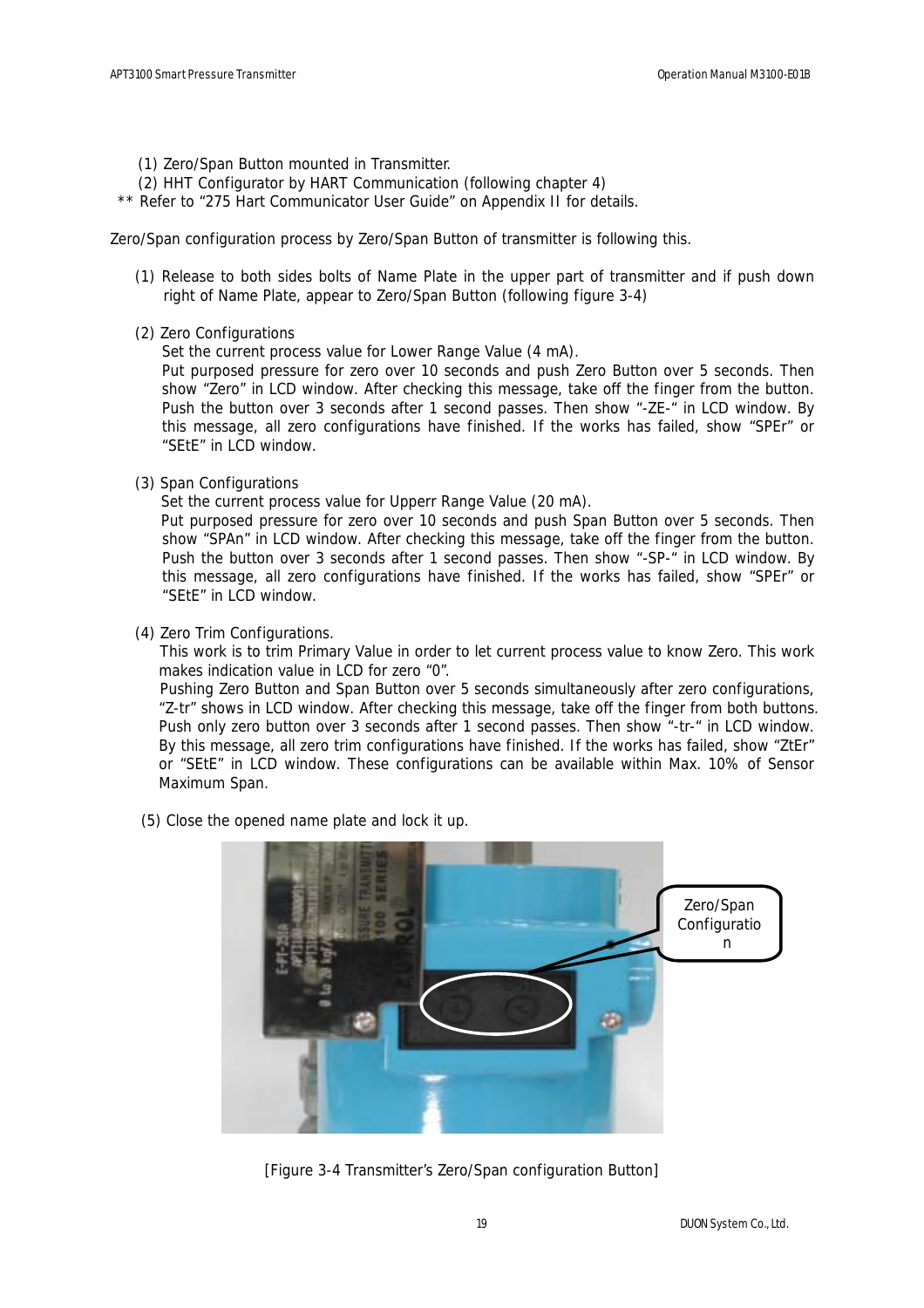| <b>SPEr</b> | When a purposed value passes over Sensor Limit Range, or is smaller than minimum  |
|-------------|-----------------------------------------------------------------------------------|
|             | Span                                                                              |
| <b>SEtE</b> | In case that configured value is not registered in memory                         |
| ZtEr        | In case that configured value is over 10% of Sensor Maximum Span                  |
| bEr1        | In case that current work would stop during Zero/Span or Zero Trim configurations |
|             | In case that button would be pushed at one time, oir be pushed continuously       |

### **[Error Messages]**

## **3.8 Configuration of Sensor Zero Trim**

Sensor Zero Trim means to configure deviations as to transmitter mounting status when transmitter reads sensor value. When sensor trimming is done, transmitter read its applied pressure for zero during trimming process. Namely, PV becomes zero. If mounting status would be changed, Sensor Zero Trim has to be done after process pressure makes zero by draining process pressure. And Sensor Zero Trim should be needed when transmitter installed on a spot after it is calibrated in calibration room or shop.

Sensor Zero Trim means that PV (Primary Value, which is displayed in LCD Indicator) is made for zero. But Zero and Span means that optional PV is indicated to 4 mA and 20 mA output for converting analog output.

Even though Sensor Zero Trim of general smart transmitters is done with HHT, etc., APT3100 is able to make Sensor Zero Trim using only Sensor/Zero button.

There are two ways for Sensor Zero Trim of APT3100.

- Using Zero/Span button attached on transmitter
- Using HART communicator, HHT, etc.

For more information and details, please refer to 275 User Guide.

The under guide is a Sensor Zero Trim procedure using Zero/Span button.

- (1) Loosen both bolts of Name Plate on upside transmitter and push the right end of Name Plate back a little bit. (Figure 3-4)
- (2) Apply necessary pressure and push Zero and Span button simultaneously over 3 seconds. Then show "**Z-tr**" in LCD window (Z-tr means Zero Trim). Remove finger on the buttons after seeing the message. After one second, push only Zero button over 3 seconds. You can see " **tr-**". By this, all procedures finish. If this procedure is failed, show "**ZtEr**' or "**SEtE**". Range for Sensor Zero Trim is within 10% of Sensor Maximum Span. In case that value over 10% is done for Sensor Zero Trim, this has to make Zero Trim after modulating transmitter
- (3) Close cover of Name Plate and lock both bolts.

horizon status.

## **3.9 Configuration of Zero Point Adjustment**

Zero Point Adjustment means to configure PV value which output after Zero Trim. At last, Zero Point Adjustment is to configure a current PV value for another value, which is not zero, by configuring Offset value of zero point. This is for configuring a current displayed value for a desiring process value without making process value zero. Especially, in case of configuring level value is very difficult to make Sensor Zero Trim, this adjustment is very convenient to configuring a current value for a desiring value.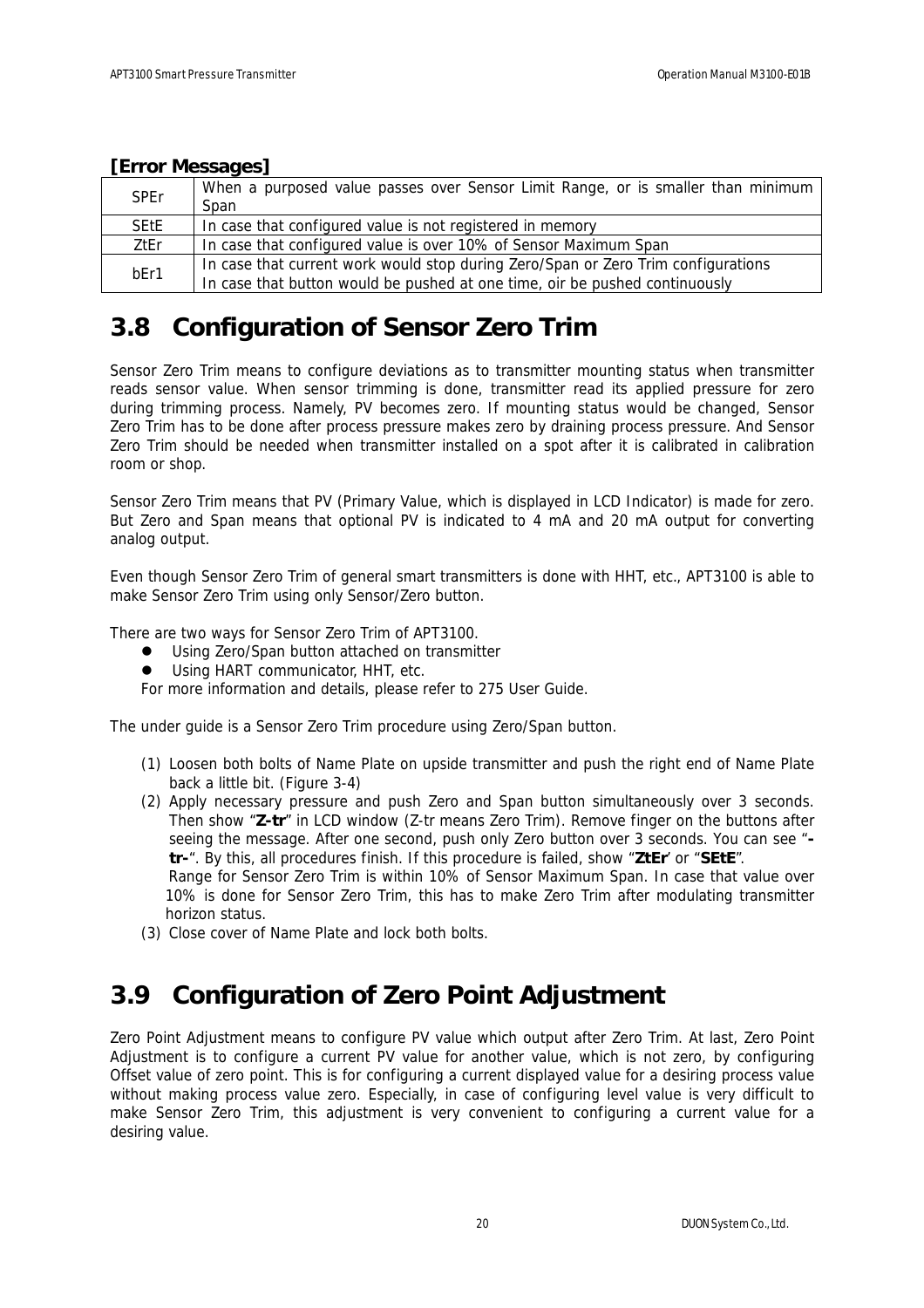PV\_raw : Value that transmitter calculates signal from sensor

PV : Value that transmitter finishes Sensor Zero Trim or Zero Point Adjustment

Offset : Value calculated when Sensor Zero Trim or Zero Point Adjustment is done



- (A) Sensor Zero Trim case : **PV = 0 = PV\_raw + Offset,**  (In result, Offest =  $-PV$  raw)
- (B) Zero Point Adjustment :

#### **PV = PV\_raw + Offset,**

(Offset is variable. Therefore, PV value and Zero point can be configured by changing Offset value)

There are two ways for Zero Point Adjustment of APT3100.

- Using Zero/Span button attached on transmitter
- Using HART communicator, HHT, etc.

For more information and details, please refer to 275 User Guide.

The under guide is a Zero Point Adjustment procedure using Zero/Span button.

- (1) Loosen both bolts of Name Plate on upside transmitter and push the right end of Name Plate back a little bit. (Figure 3-4)
- (2) Apply necessary pressure and push Zero and Span button simultaneously over 3 seconds. Then show "**Z-tr**" in LCD window. And continuously push Zero and Span button over 3 seconds again. Then show "Z-Ad" in LCD window. After making sure this message, 0.01% diminishes whenever Zero button is pushed, and 0.01% increases whenever Span button is pushed. Pushing button continuously makes speed fast or slow. If you push Zero/Span button over 3 seconds or do not push any button over 10 seconds, "**-Zo-**" message shows in LCD window. By this message, all procedures finish.

Range for Zero Point Adjustment is permitted within 100% of Sensor Maximum Span.

(3) Close cover of Name Plate and lock both bolts.

## **3.10 Shop Commissioning using HHT**

Commissioning consists of testing the transmitter, testing the loop, and verifying transmitter configuration data. APT-3100 Pressure Transmitter may be commissioned using HHT of HART supported either before of after installation.

 If you connect "TEST" pin, it's not communicated. If it doesn't exposed electronics circuits after install, you must connect all Jumper of transmitter in the shop commissioning level. Analog output of transmitter is  $4-20$  mA, thus it requires Power Supply at 11.9 V  $\sim$  45 Vdc and Ampere meter for measuring output current. You must connect 250~550 ohm resistor in Power Loop for HART Communication and HHT or PC Configurator.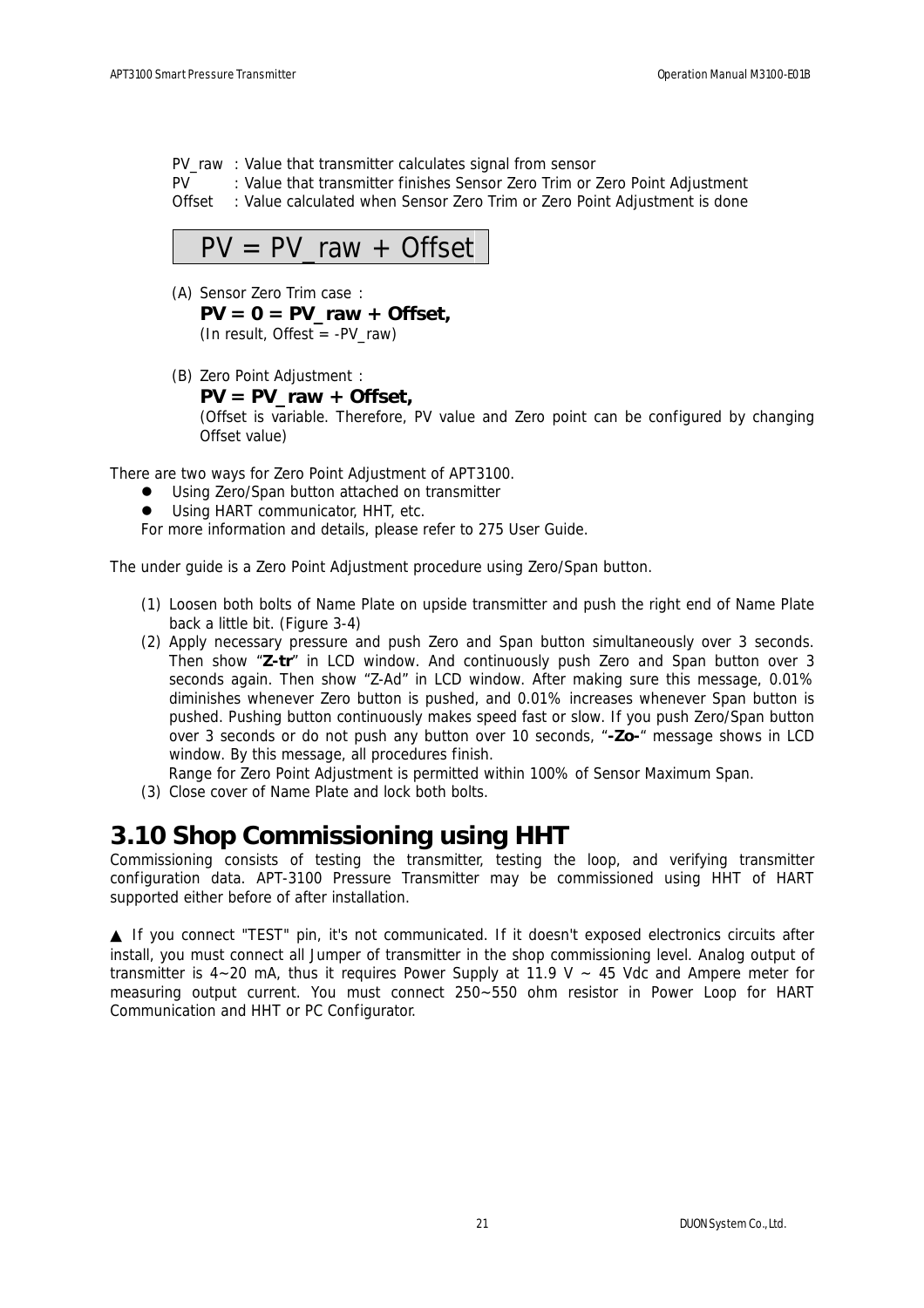

[Figure 3-5 Connection the transmitter to HHT]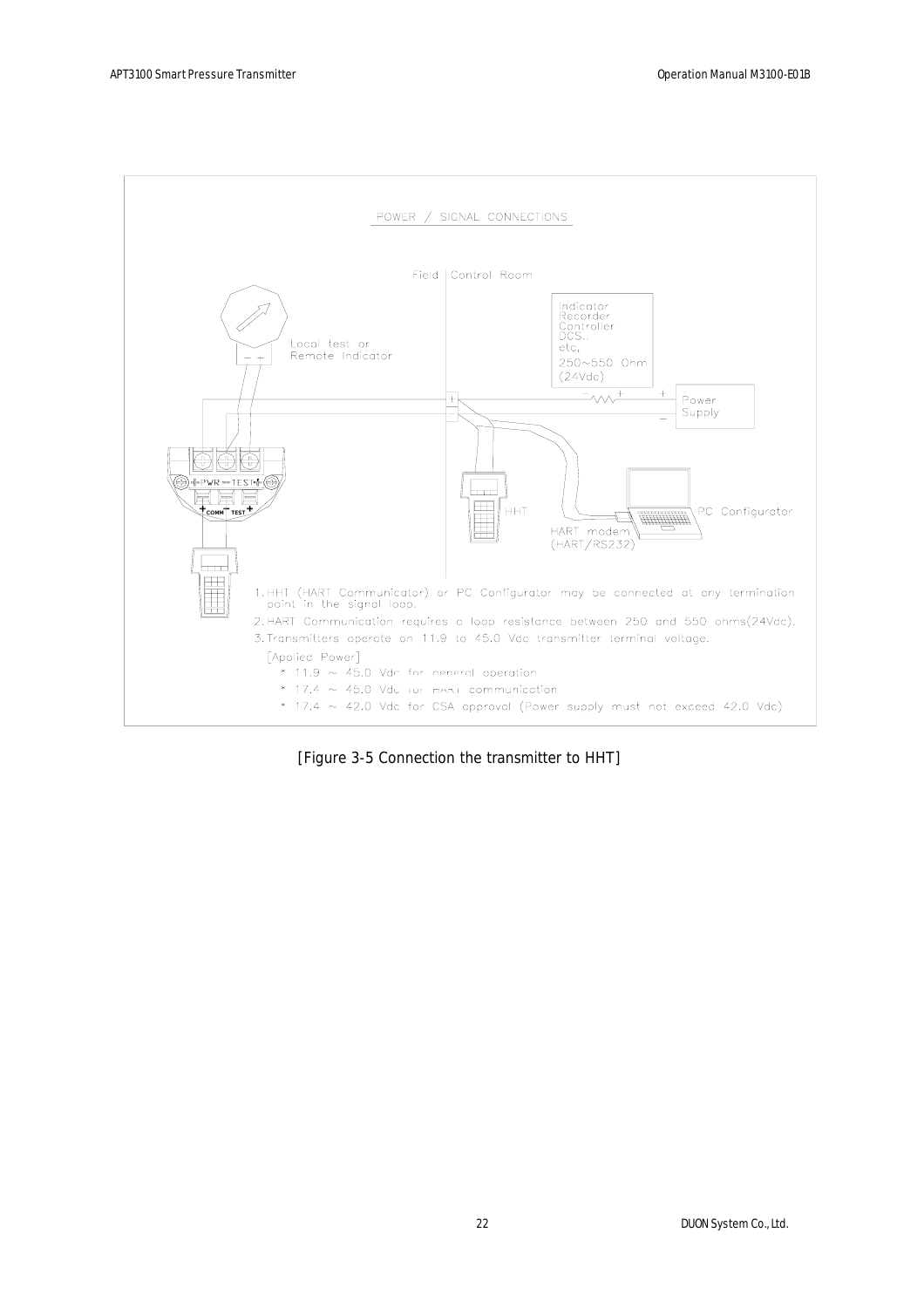# **Chapter 4 Installation**

## **4.1 Overview**

The information in this chapter 4 covers installation considerations. Dimensional drawings for Model APT-3100 variation and mounting configuration are included in this chapter.

## **4.2 Safety Message**

Procedures and instructions in this chapter may require special precautions ensure the safety of the personnel performing the operation. Information that raises potential safety issues is indicated by a warning symbol(). Refer to the following safety messages before performing an operation proceeded by this symbol.

## **4.3 Warning**

#### ▲ **Warning**

#### **Explosion can result in death or serious injury :**

 Do not remove the transmitter covers in explosion environments when the circuit is alive. Both transmitter covers must be fully engaged to meet explosionproof requirements

#### ▲ **Warning**

#### **Electrical can result in death serious injury**:

 The qualification which is educated only the person whom it prepares will be able to establish the transmitter.

#### ▲ **Warning**

#### **Process leaks can cause death or serious injury**:

Install and tighten before applying pressure. Ift you don't llike this, it can cause process leaks.

#### ▲ **Warning**

**Electrical shock can result in death or serious injury. If you install high voltage environment or false condition, power line and lead will be apprered high voltages.** Avoid contact with the leads and terminals.

## 4.4 Commissioning on the bench with Hand-Held Terminal

After and before installation, You can handle upon commissioning. However, for correctly handling and knowing the function, before installation you have to handle upon commissioning on the bench with Hand-Held Terminal.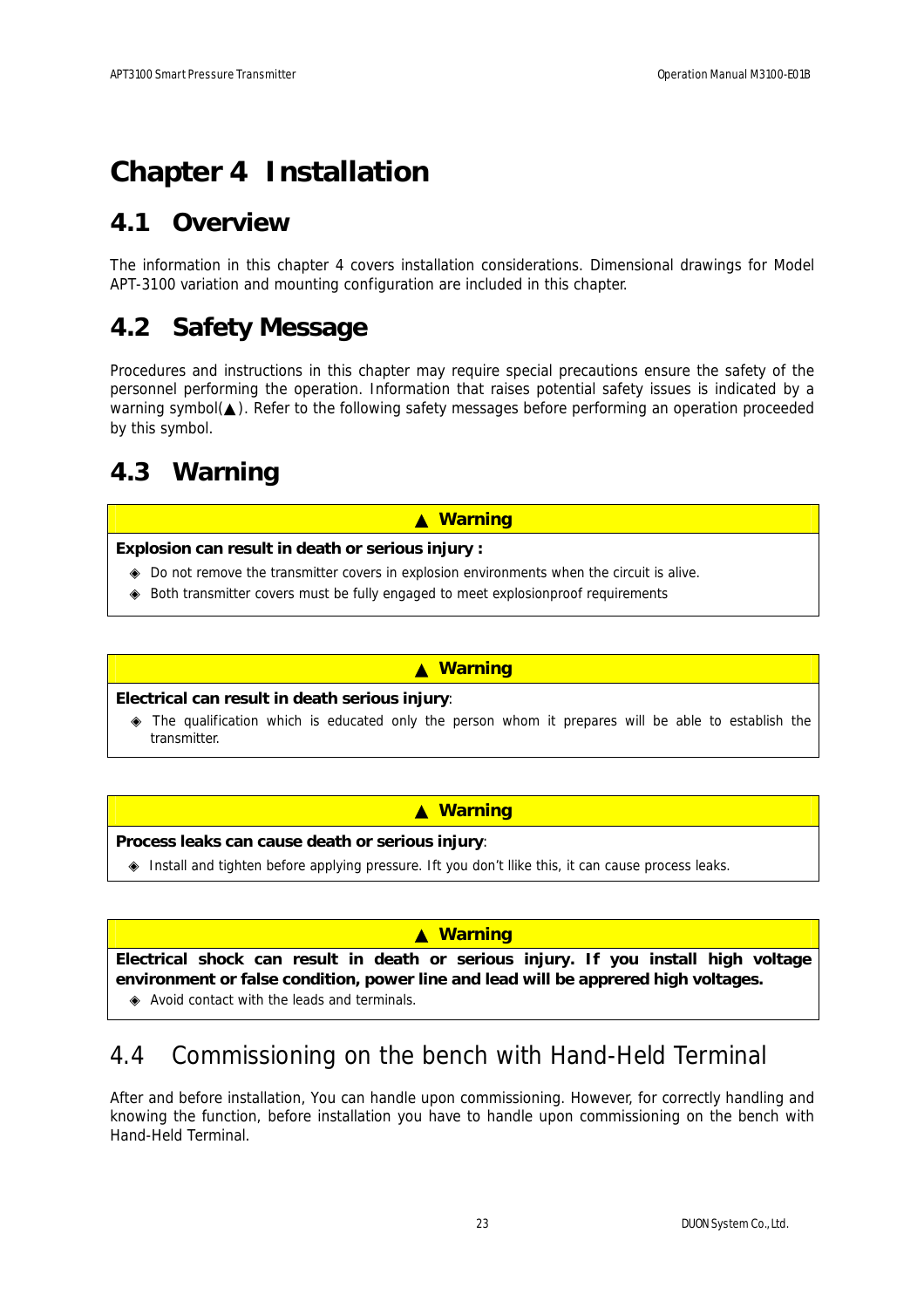

[Figure 4-1 Installation Flow Chart]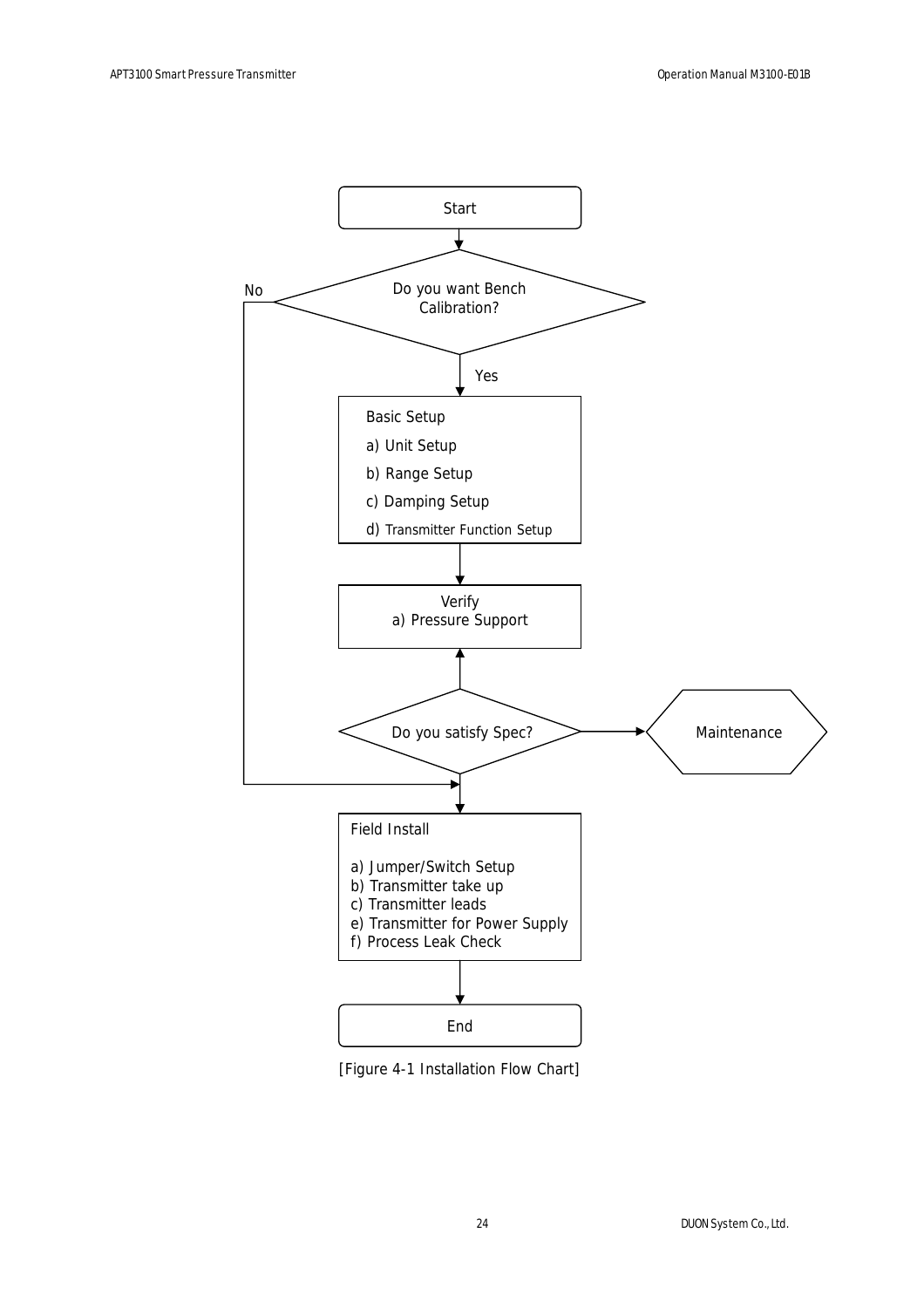## **4.5 General Considerations**

This transmitter uses the capacitive pressure sensor. If it changes the pressure sensor, capacitive pressure is changed minutely.

It transfer electrical signal minutely to 4~20mA analog signal. Thus mount the transmitter close to the process and use a minimum of piping to achieve best accuracy. However keep in mind the need for easy access, safety of personnel, practical field calibration, and a suitable transmitter environment. In general, install the transmitter so as to minimize vibration, shock, and temperature fluctuations.

## **4.6. Electrical Considerations (Power Supply)**

The transmitter housing composes of two parts. One side is electronics circuit, and other side is Terminal Block. Terminal Block side is transmitter's frontside and is indicated " Field Terminal" in transmitter housing external. Open this side's housing cover, there is Terminal Block in housing inside. Consider to this Terminal Block polarity, connect to Transmitter's Power Supply. Configurator supported HART connects to "COMM" pin in Power Supply downside. In the field Indicator connects to "TEST" pin.

### **4.6.1 Power Supply**

In the transmitter's power supply Input Current Voltage is currently DC voltage between DC 11.9 volt ~ 45 volt and power supply's ripple is not up to 2%. Loop resistance means all resistor sums in loop.

In case of using Intrinsic Safety Barrier, same includes resistor of barrier.

### **Max. Loop Resistance [**Ω**] = (E-11.9) [vdc] / 0.022 [mA]**

Here, loop resistance is preferable at 250 ~ 550 (24 Vdc) for the HART communication.

## **4.7. Wiring**

### **4.7.1 Caution of Wiring**

- (1) Install cable in the far from electrical noise resources like capacitive transformer, motors power supply as soon as possible.
- (2) Before wiring put out electrical lead connect cap.
- (3) All screw-lined portions paste suture for waterproof. (It promotes the silicon type that is not hardened.)
- (4) Don't lead signal line to power line in same duct for no received noise signal.
- (5) The explosion-proof transmitter in order to maintain the explosion-proof quality of the corresponding transmitter effectively follows in the demand explosion-proof specification that is provided and must be lead.

### **4.7.2 Selecting the Wiring Materials**

- (1) Use over 600V PVC shielded wire or standard lead line of same class or cable. (In order to ensure proper communication use 24 AWG or lager wire, and do not exceed 1500 meters.)
- (2) Use the shielded wire in electrical noise effected area.
- (3) At the higher or lower temperature area than ambient temperature it uses the wire or the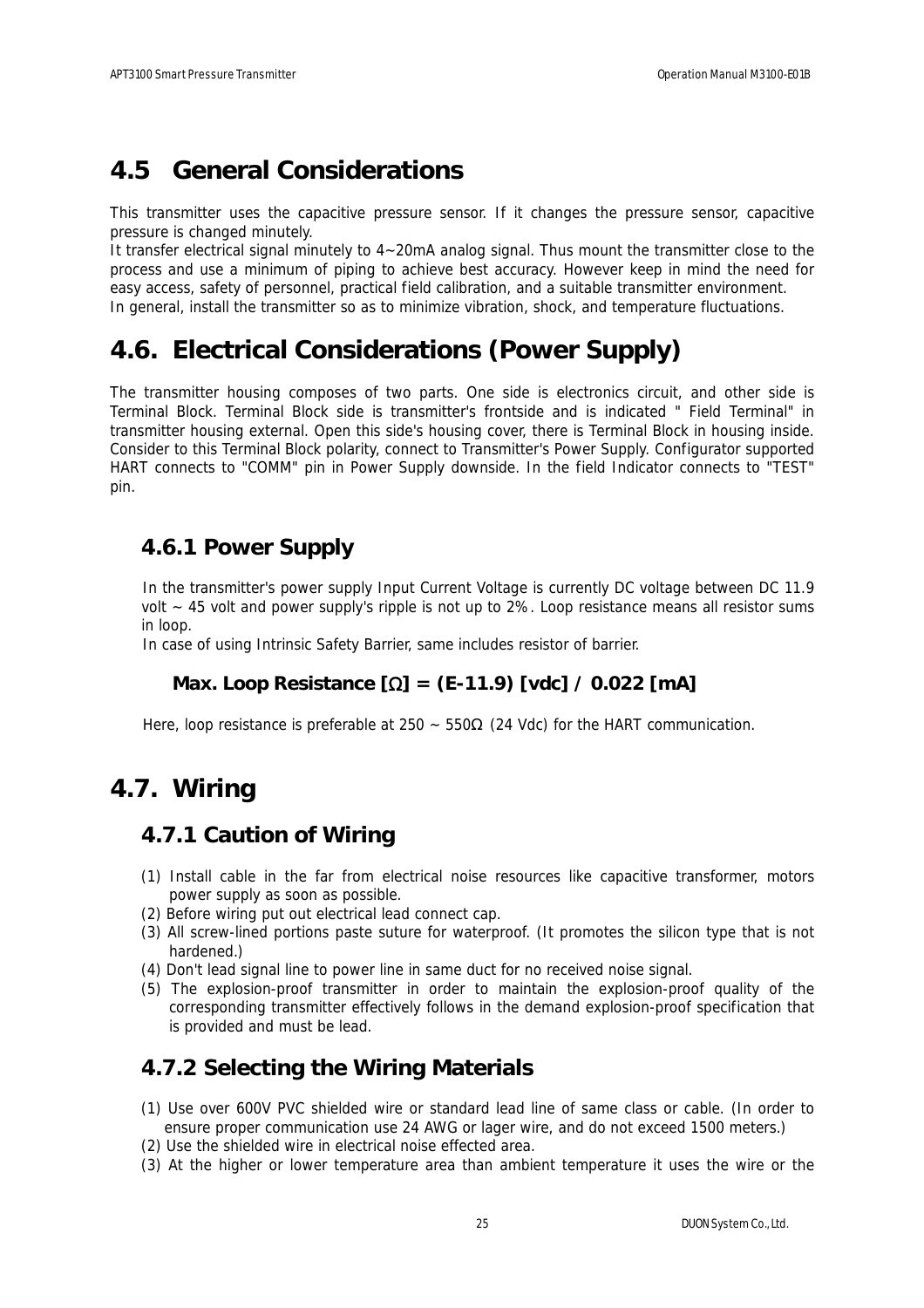cable that is suitable like that temperature.

- (4) You have to use suitable wire, cable in environment like oil, solvent, toxic gas or liquid.
- (5) Terminal process of lead line must use to not soldered terminal lug. Recommend isolating lead end terminal using contract tube.

### **4.7.3 Connections of External Wiring to Transmitter Terminal Box**

Wiring method is following this.

- (1) Open the housing cover indicated "FIELD TERMINAL". In explosion environment when circuit is powered on, don't open the covers.
- (2) Connect the power supply in the terminal indicated "+PWR"(left terminal) and "-" power supply in the central terminal. Don't connect "+" power supply in "+" terminal of the point indicated "TEST". It will be damage to test diode used to connecting TEST terminal.
- (3) Seal and close the non-using Conduit Connection Part for severe humidity and explosion on the terminal box of housing.
- (4) Transmitter power is supplied to Signal Wiring. So, don't install near to Signal Wiring with Power Wiring or near to Power Apparatus. In case of ground signal, ground the signal loop's one side and other side is not grounded. Promote to ground "-" side of power.
- (5) For the better adjustment completely turn Screw terminal.
- (6) Again close the transmitter cover. Specially in case of using in explosion area, you must to satisfy requirement about explosion.

#### **[Note]**

Don't supply high voltage (AC power) in transmitter leads. It can be caused damages to transmitter.

 (7) You have to connect 250~600 W Loop Resistor in Current Loop(between Power Supply and Transmitter) for HART Communication HART. Following Figure 4-2 about conection of Current Loop.



[Figure 4-2 Connection with Terminal Board of Transmitter

 $\pm$ -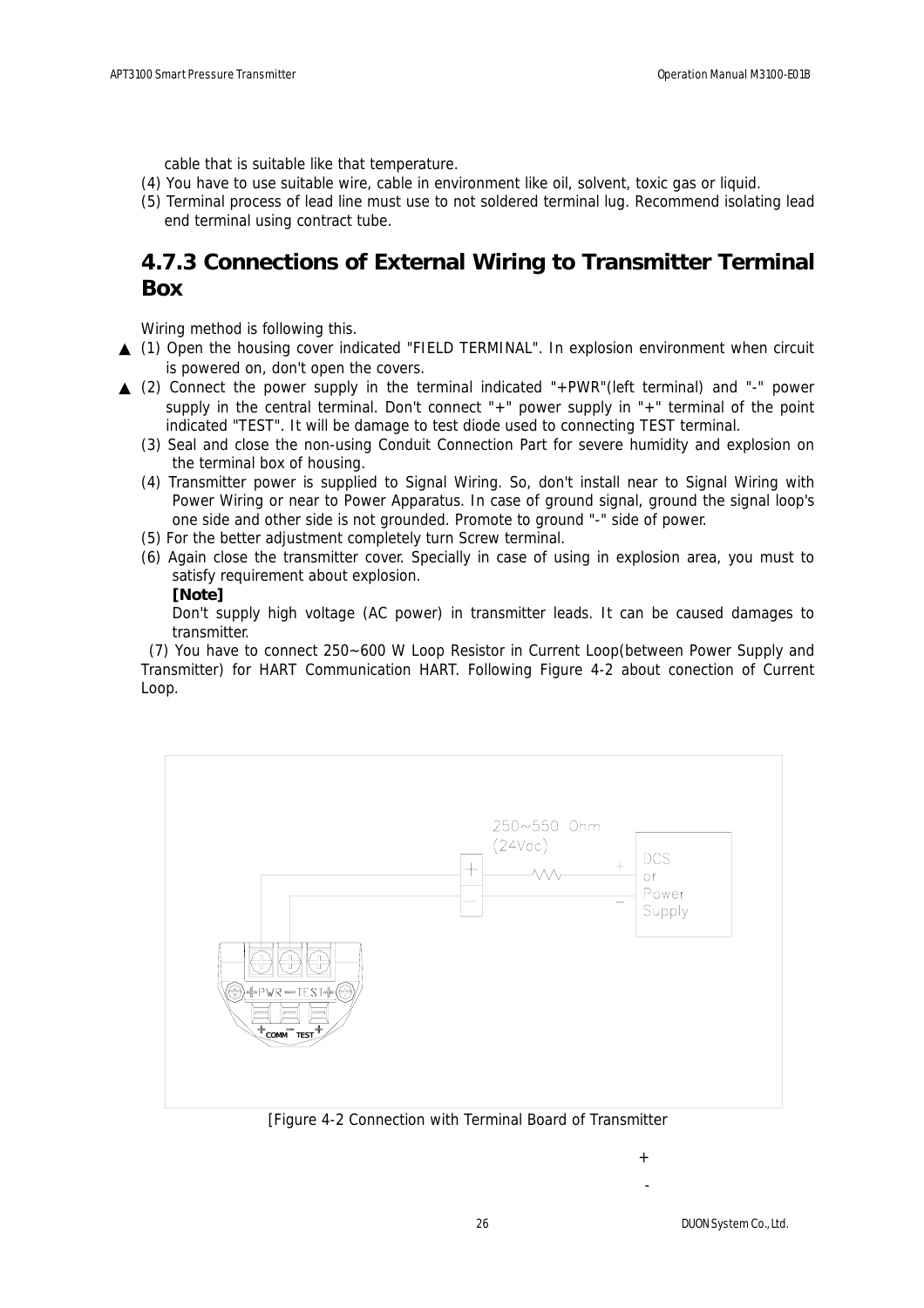

## **4.7.4 Wiring**

▲ **Warning**

Explosion can result in death or serious injury:

Do not remove the transmitter covers in explosion environments when the circuit is alive. Both transmitter covers must be fully engaged to meet explosion proof requirements

### **4.7.4.1 Loop Configuration**

AUTROL Series Transmitters use a two-wire system for power supply, 4~20mA analog signal transmission and HART digital transmission.

DC Power Supply is required for the transmitter loop. The Transmitter and distributor are connected as shown below.

(1) Non-Explosionproof / Flameproof Type

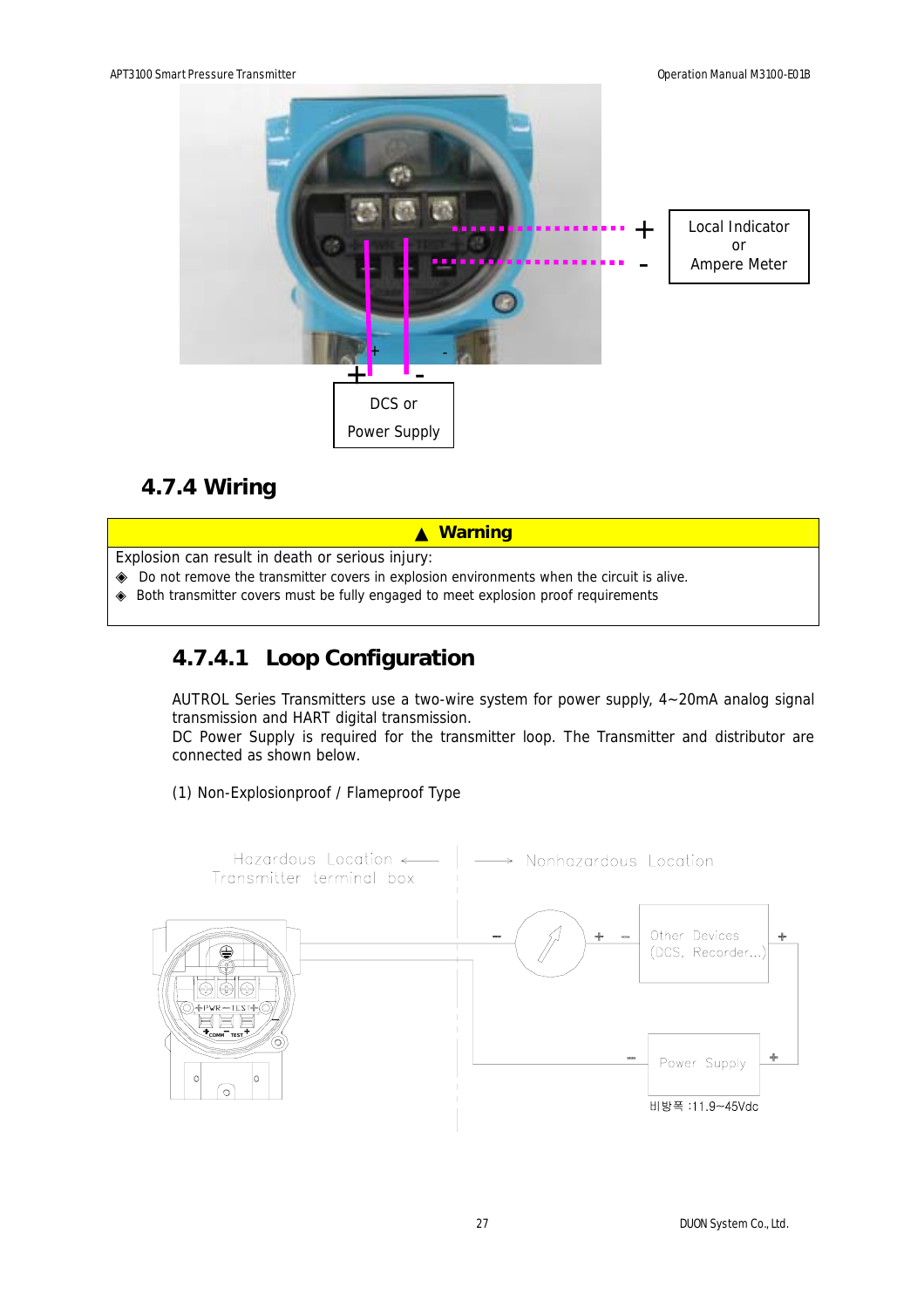#### (2) Explosionproof Type



(3) Intrinsical Safety Type



[Figure 4-3 Connection between Transmitter and Power Supply]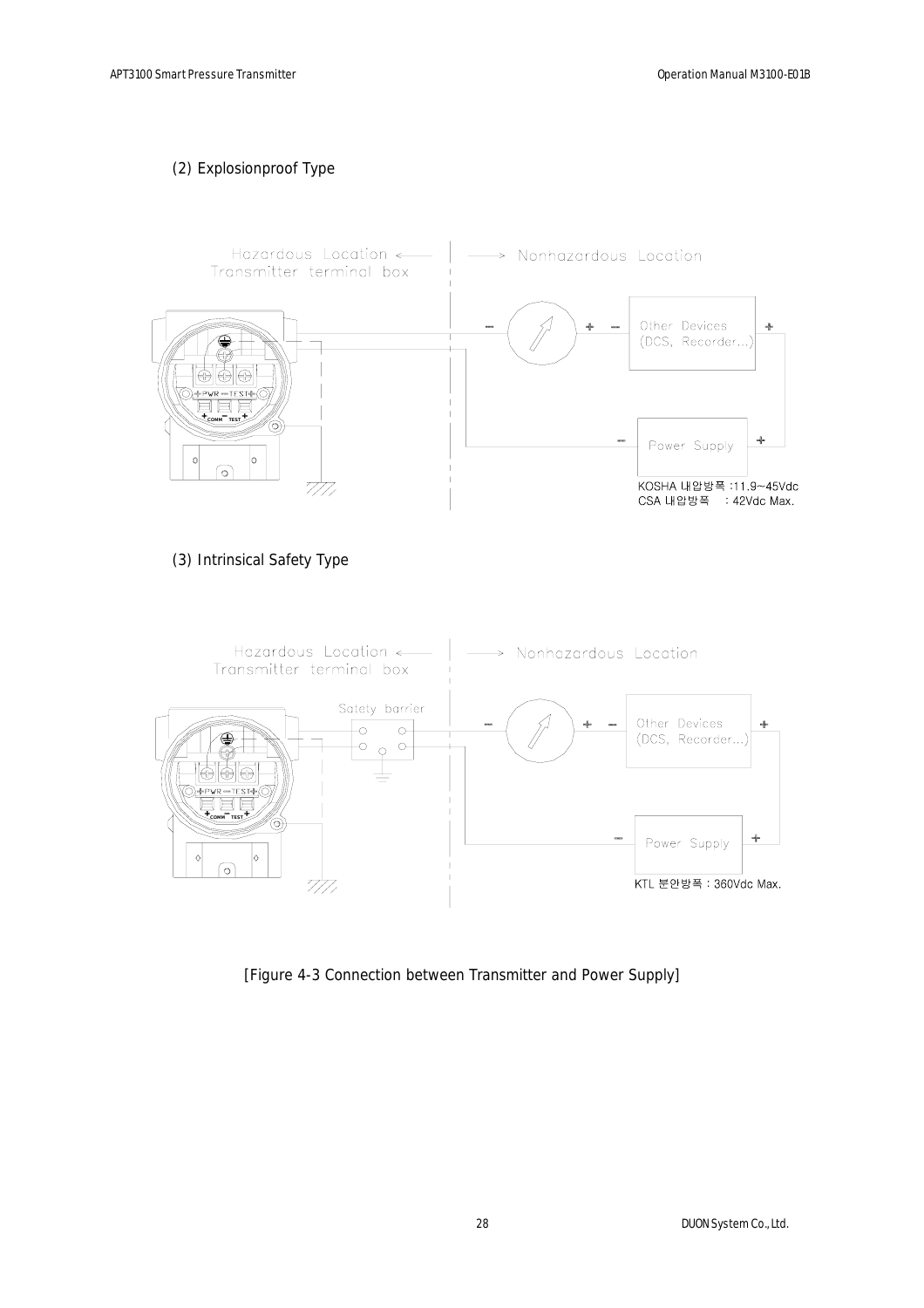### **4.7.4.2 Wiring Installation**



#### (2) KOSHA Flameproof Type

Wire cables through a flameproof packing adapter, or using a flameproof metal conduit.

(a) Wiring cable through flameproof packing adapter for KOSHA flameproof type (see Figure 4-4b)

Use only flameproof packing adapter by KOSHA.

 Apply a non-hardening sealant to the terminal box connection port and to the threads on the flameproof packing adapter for waterproofing Mounting flameproof packing adapter to the terminal box.

o. Screw the flameproof packing adapter into the terminal box until the O-ring touches the terminal box wiring port (at least 5 full turns), and tighten the lock net.



[Figure 4-4b Typical Wiring using Flameproof Packing Adapter]

After wiring, impregnate the fitting with a compound to seal tubing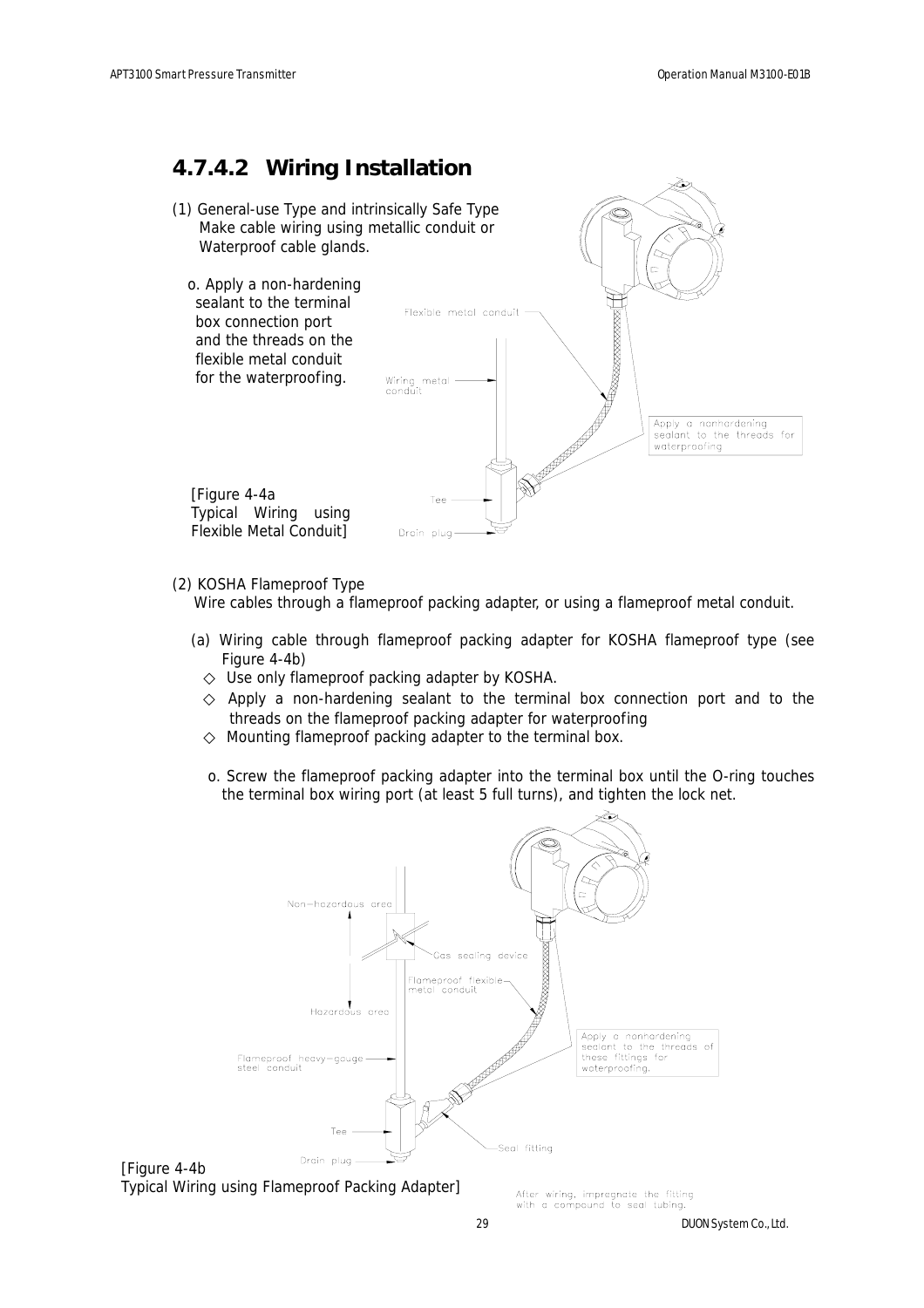- (b) Flameproof metal conduit wiring (Figure 4-4c)
	- A seal fitting must be installed near the terminal box connections port for a sealed construction.



[Figure 4-4c Typical Wiring using Flameproof Metal Conduit] After wiring, impregnate the fitting with a compound to seal tubing.

### **4.7.5 Grounding**

(a) Grounding should satisfy KS requirements (grounding resistance, 10 Ohm or less). Grounding is required below 10 Ohm for explosionproof and intrinsic safety.

[Note] In case of with Built-in Lightening Protector, Grounding should satisfy Special KS requirements (grounding resistance, 10 Ohm or less)

- (b) There are ground terminal on the inside and outside of the terminal box. Either of these terminals may be used.
- (c) Use 600V grade PVC insulated wire for grounding.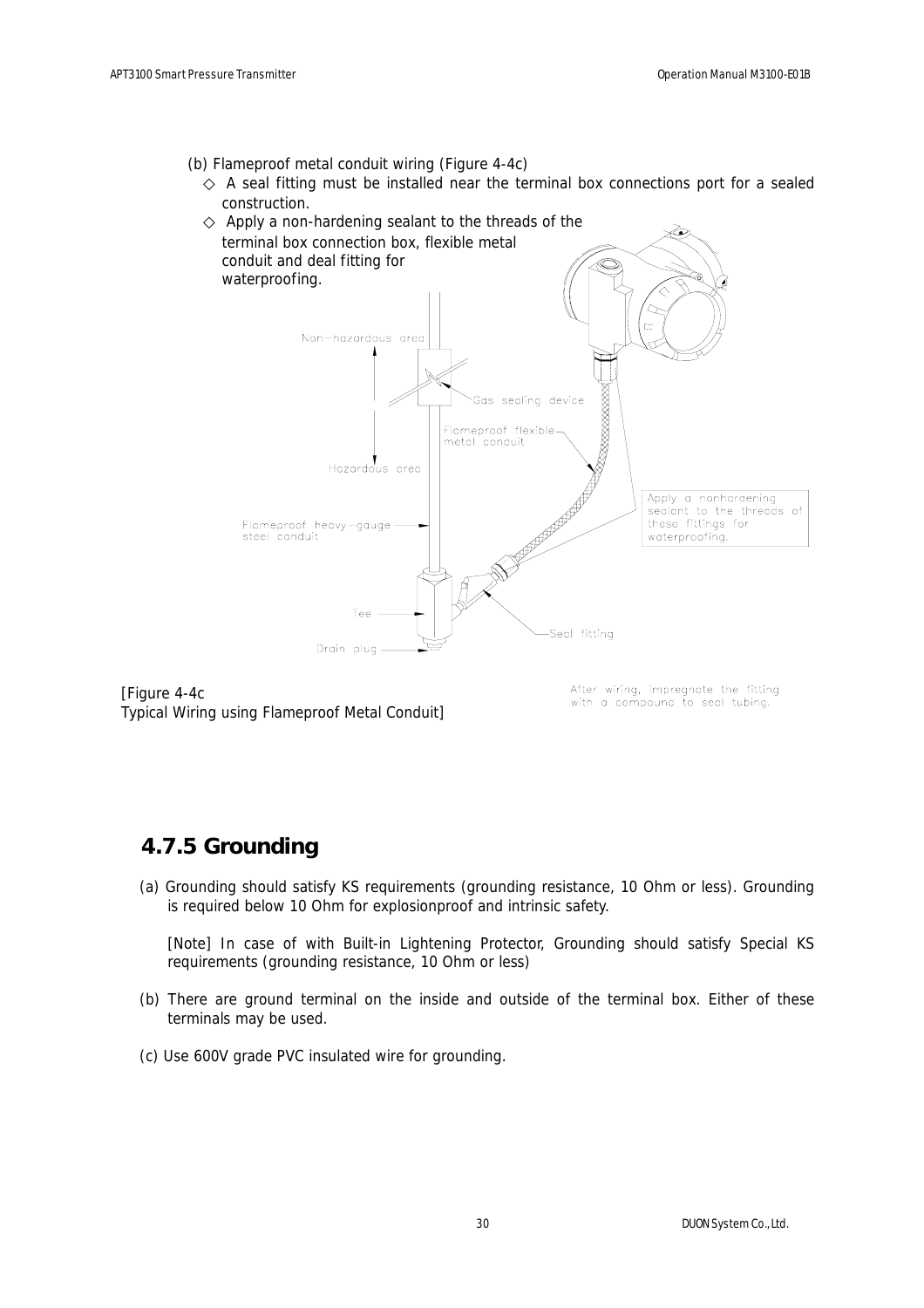

APT3100 Smart Pressure Transmitter Internal and External Ground Terminal

### **4.7.5 Power Supply Voltage and Load Resistance**

When configuring the loop, make sure that the external load resistance is within the range in the figure below. Since the voltage of transmitter terminal input is same as follows.

- General Standard : 11.9 to 45 Vdc
- Hart Communication : 17.4 to 45 Vdc
- KOSHA Explosionproof: 11.9 to 45 Vdc
- CSA Explosionproof : 17.4 to 42 Vdc max.

And maximum loop current is 24mA, Load resistance R: **R = (E-11.9) / 0.022 (E = Power Supply Voltage)**

[Note] In case of an intrinsically safe transmitter, external load resistance includes safety barrier

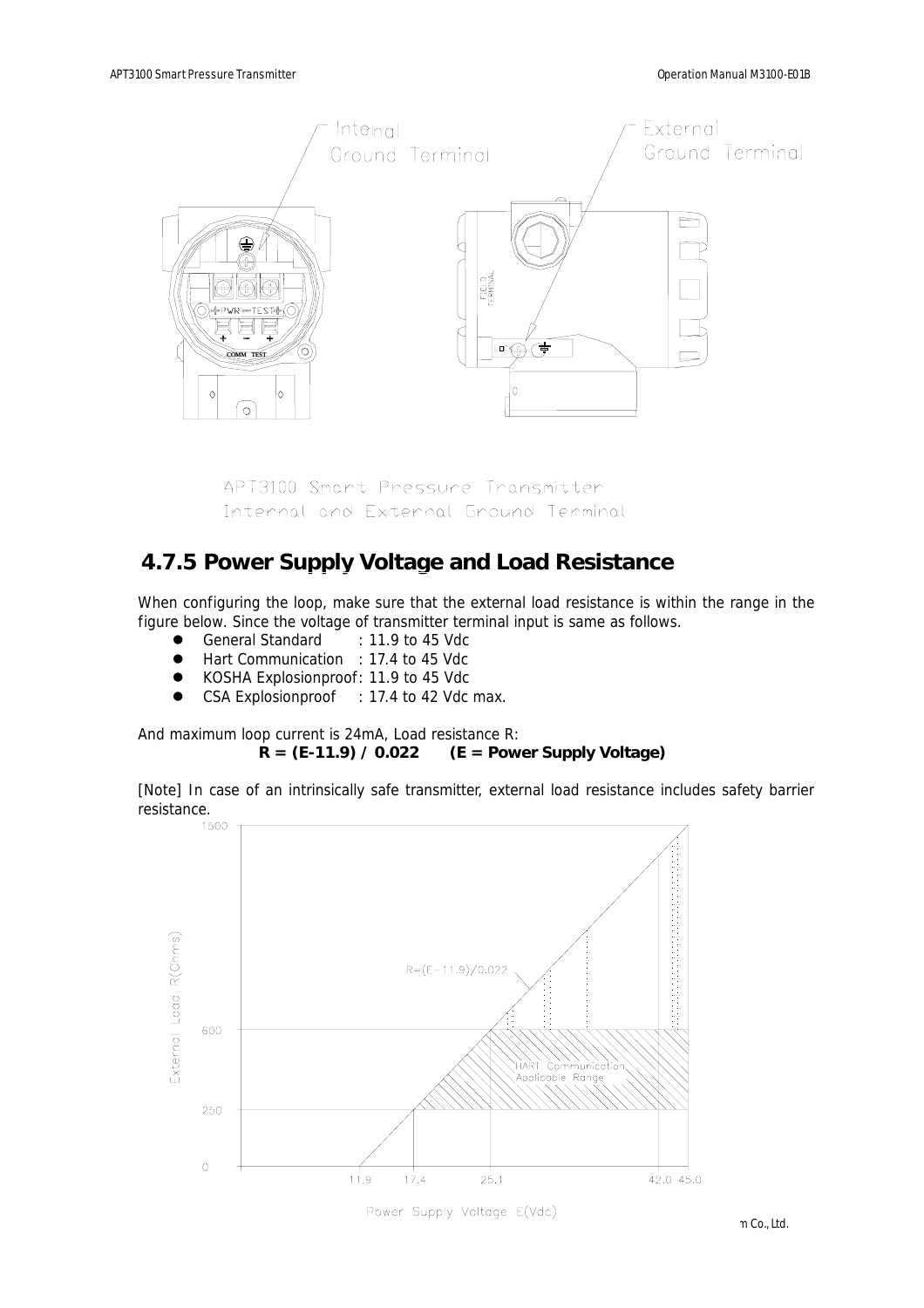## **4.8 Mechanical Considerations**

Figure 4-3 is transmitter dimensional drawings of APT3100. A mounting example and dimensional drawings is shown in Figure 4-4.



[Figure 4-3 Transmitter Outline Dimensional Drawings]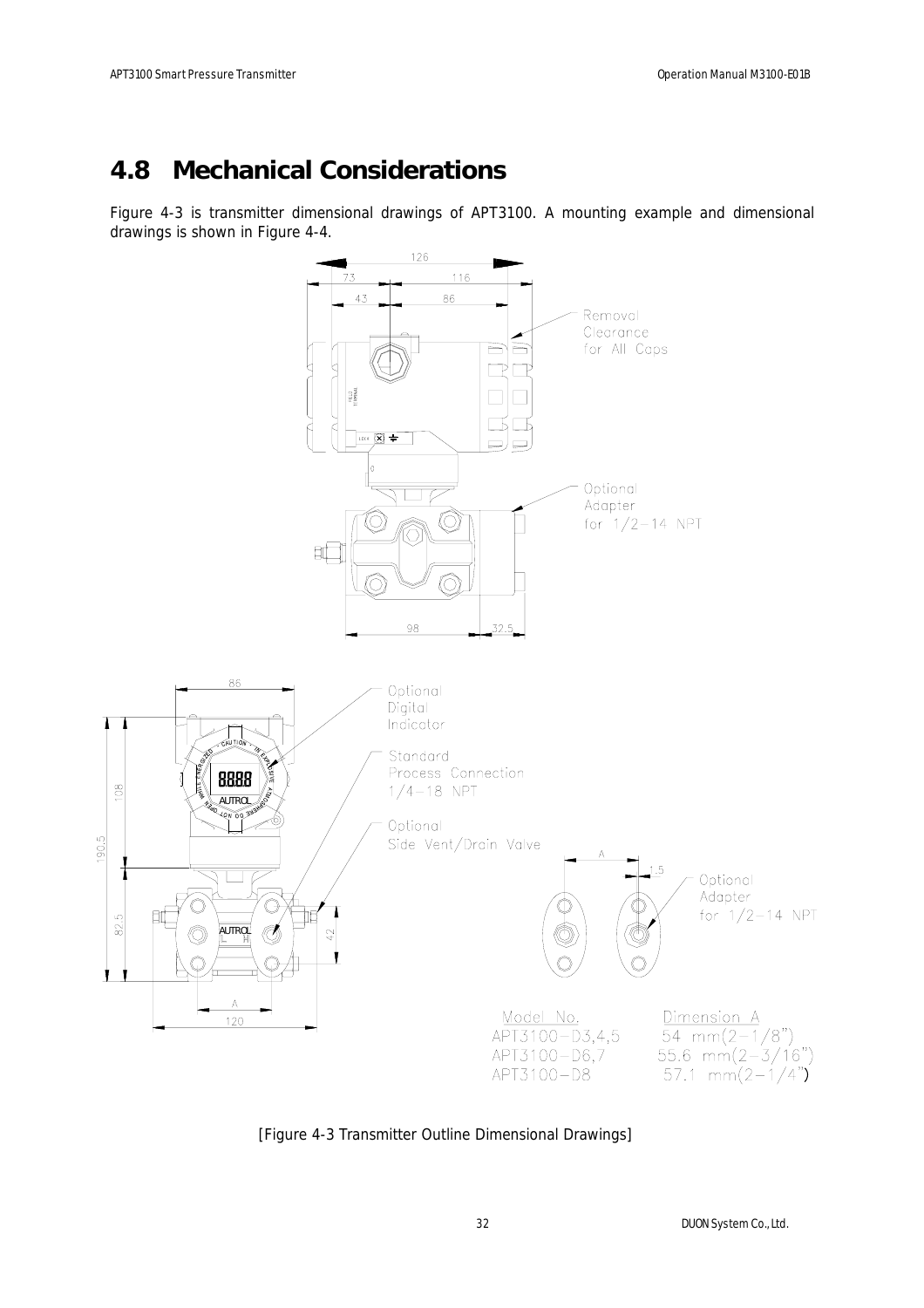

Model: Flat Type 2" Pipe Mounting Bracket Horizontal Mounting Type

[Figure 4-4 Typical Bracket Mounting Example]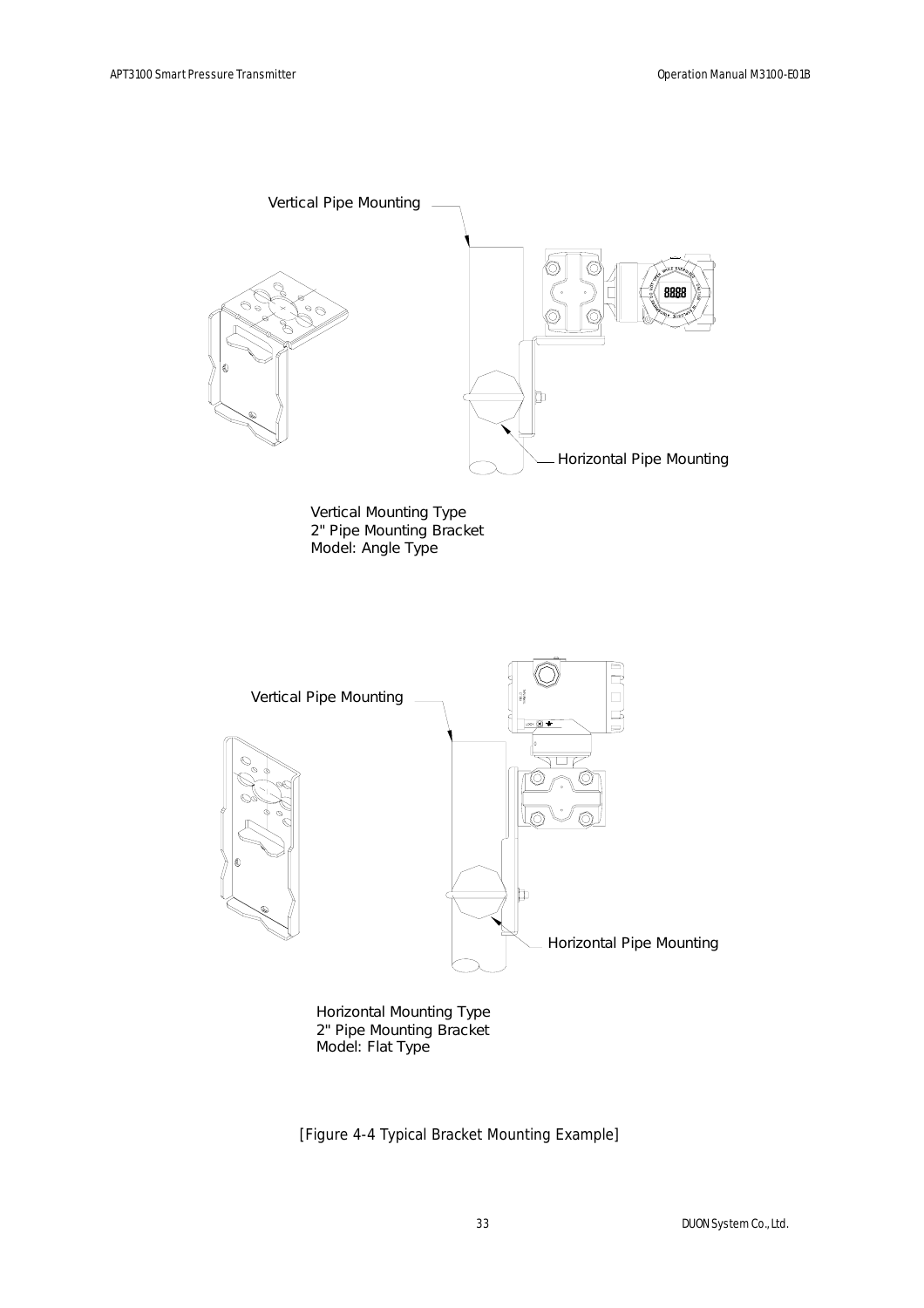### **4.8.1 Mounting**

To use the cadence carrier from the environment where the vibration is heavy and must install the transmitter. In the environment where the vibration is heavy you will have to install the transmitter by using an assistant support. In the case of severe vibration, promote to mount on pipe using a mounting bracket as option.

### **4.8.2 Consideration of Transmitter Access**

When selecting the establishment location or a place of the transmitter, it treats the transmitter it probably is a location that is convenient must consider.

Rotation of housing: housing can be rotated up to 90°.

 Terminal sides of transmitter: location ease us terminal space where be able to pull out transmitter cover

 Circuits side of transmitter: the space where there is a possibility of treating a electronic circuit / the space where be able to pull out transmitter cover / If LCD meter is installed, it requires extra space.

### **4.9 Environmental Considerations**

### **4.9.1 Effect of Ambient Temperature**

You have to install at -20  $\sim$  60  $($ -4 $\sim$ 180 ), operating ambient temperature range. If predicted heat seems to exceed or equivalent to ambient temperature range limit, you have to consider additional method to cutoff the process heat.

|               | Ambient Temperature: $-40 \sim 85^{\circ}$ C (without LCD module) |
|---------------|-------------------------------------------------------------------|
|               | $-30 \sim 80^{\circ}$ C (with LCD module)                         |
| * General Use | $-20 \sim 60^{\circ}$ C (CSA Explosionproof)                      |

### **4.9.2 Environment of toxic, moisture**

Housing of APT-3100 can be protected to moisture or toxic material. Electronic circuit side is separating from terminal side. When O-ring Seal cover covers, it is intrinsic safety. But, some drip could penetrate to the housing of transmitter through conduit pipeline. Therefore, transmitter should be set up over the position of conduit pipe for preventing drip.

### **4.9.3 Installation of dangerous place**

Transmitter is designed to explosion-proof housing. Installation environment of transmitter must be confirmed explosion-proof specification.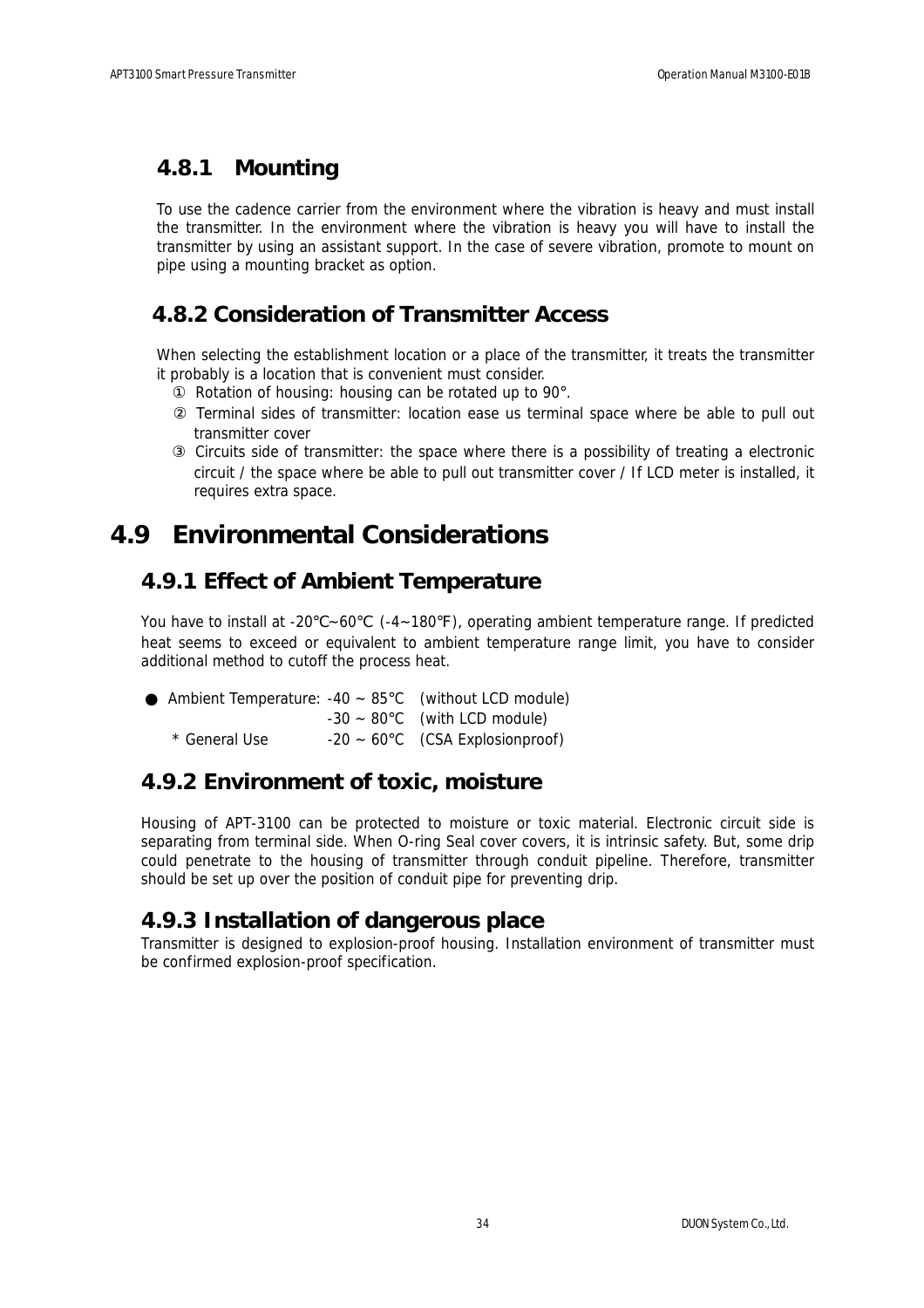# **Chapter 5 On-line Operation**

## **5.1 Overview**

This chapter describes to configure function of APT3100 SMART Pressure Transmitter. Transmitter can be configured to On-Line or Off-Line mode. In On-Line Configuration Mode, you must connect configuration such as HHT (Hand Held Terminal), etc. Configuration data inputs in Working Register of HHT and this data is sent to corresponding transmitter.

## **5.2 Safety Message**

Send operation. Do specially notice for safety of operator. In damage and place required specially safety, We indicate Warning symbol( ). When you operate work of Warning symbol, follow Safety Message.

## **5.2.1 Warning**

#### ▲ **Warning**

#### **Explosion can result in death or serious injury:**

 Do not remove the transmitter covers in explosion environments when the circuit is alive. Before connecting HHT in explosion zone, confirm that the configure device has to be installed by intrinsic safety regulations.

Both transmitter covers must be fully engaged to meet explosion-proof requirements

#### ▲ **Warning**

**Electrical shock can result in death or serious injury**. If you install high voltage environment or false condition, power line and lead will be appeared high voltages.

Avoid contact with the leads and terminals.

### **5.2.2 Configuration current to passive mode**

In the case of short Current Loop, send or request data to change transmitter output you must configure Current Loop to passive mode. Don't believe in message indicating HHT, must configure Current Loop to passive mode with other operation.

## **5.3 Configuration Data Review**

In case of install transmitter in fact site, before operate transmitter reexamine and certify whether configuration data correspond with fact application environment.

## **5.4 Check Output**

Before other handle transmitter to on-line, you must examine and confirm whether transmitter currently operate and suitably configure progress variable.

### **5.4.1 Process Variable**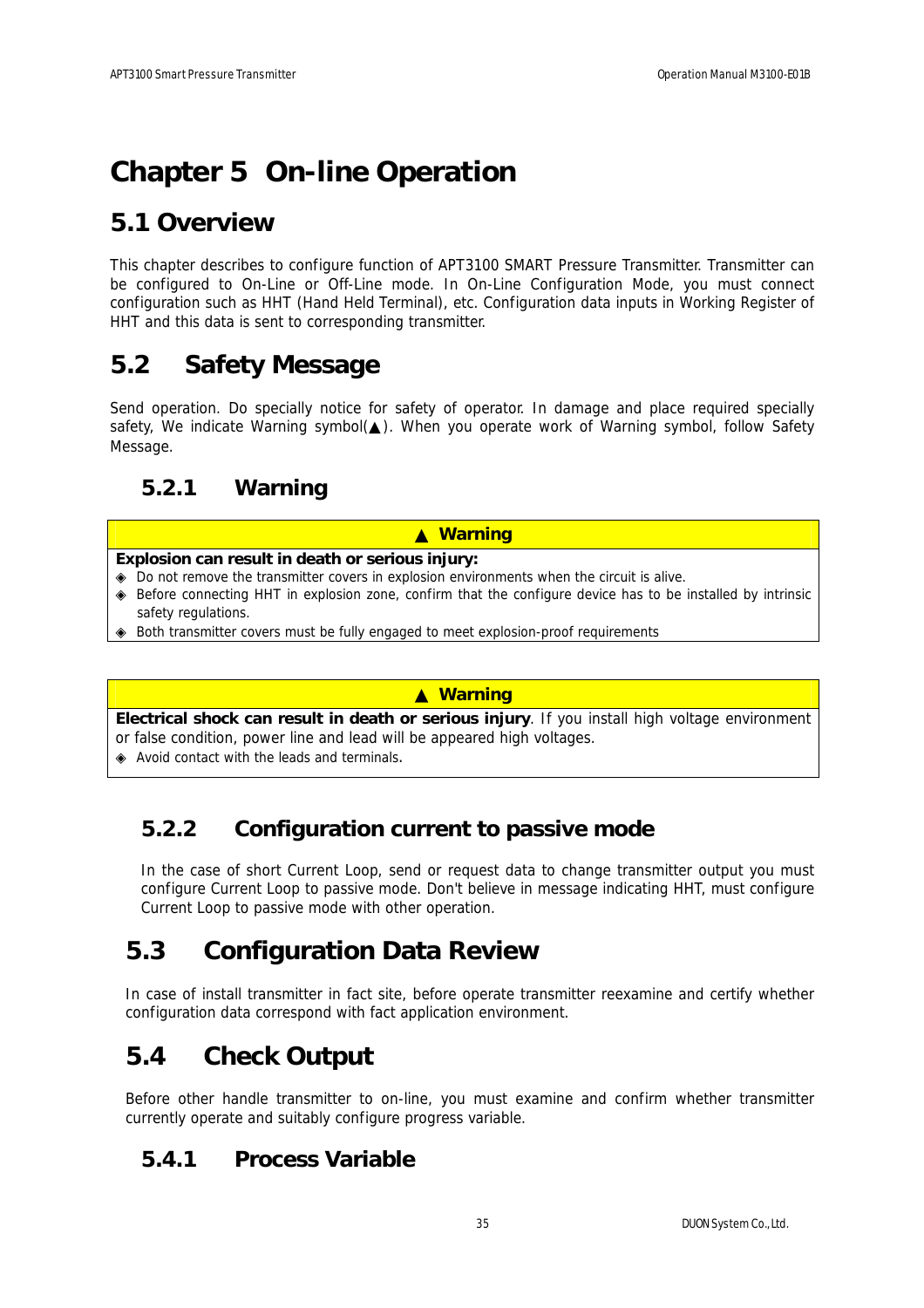We use two progress variable in APT-3100 SMART Pressure Transmitter pressure value is Primary Variable and temperature value of pressure value configure SV(Secondary Variable) with fixed value.

Moreover this PV value ouputs with 4~20mA analog value.

## **5.5 Basic Setup**

You must configure correlation variable for operating currently transmitter.

### **5.5.1 Select Sensor Range**

Pressure range to measure is depended Range Code of sensor. This value is classified from pressure sensor module automatically.

### **5.5.2 Set Output Units**

Select from the following engineering units: Unit: kPa, kg/cm2, bar, psi, mmH2O etc

### **5.5.3 Rerange**

Set the Zero and Span of 4~20mA analog output.

## **5.6 Detailed Setup**

### **5.6.1 Set Fail Mode**

When sensor is wrong or microprocessor of transmitter doesn't operate normally in order to outputs current value of High or Low.

### **5.6.2 Set Damping Time**

The sensor input value changes the response time of the transmitter to smooth variations in output readings caused by rapid changes in input. Determine the appropriate damping setting based on the necessary response time, signal stability, and other requirements of the loop dynamics of your system. The default damping value is 5.0 seconds, and can be reset to damping values between 0 and 32 seconds.

## **5.7 Configuration of Information Variable**

### **5.7.1 Set Tag**

Tag variable is better easy method to classify to transmitter in multi transmitter install environment. Tag Character can be used to 8 word of English/number.

### **5.7.2 Set Messages**

When use several transmitter, user can define for classification each transmitter and use 32 words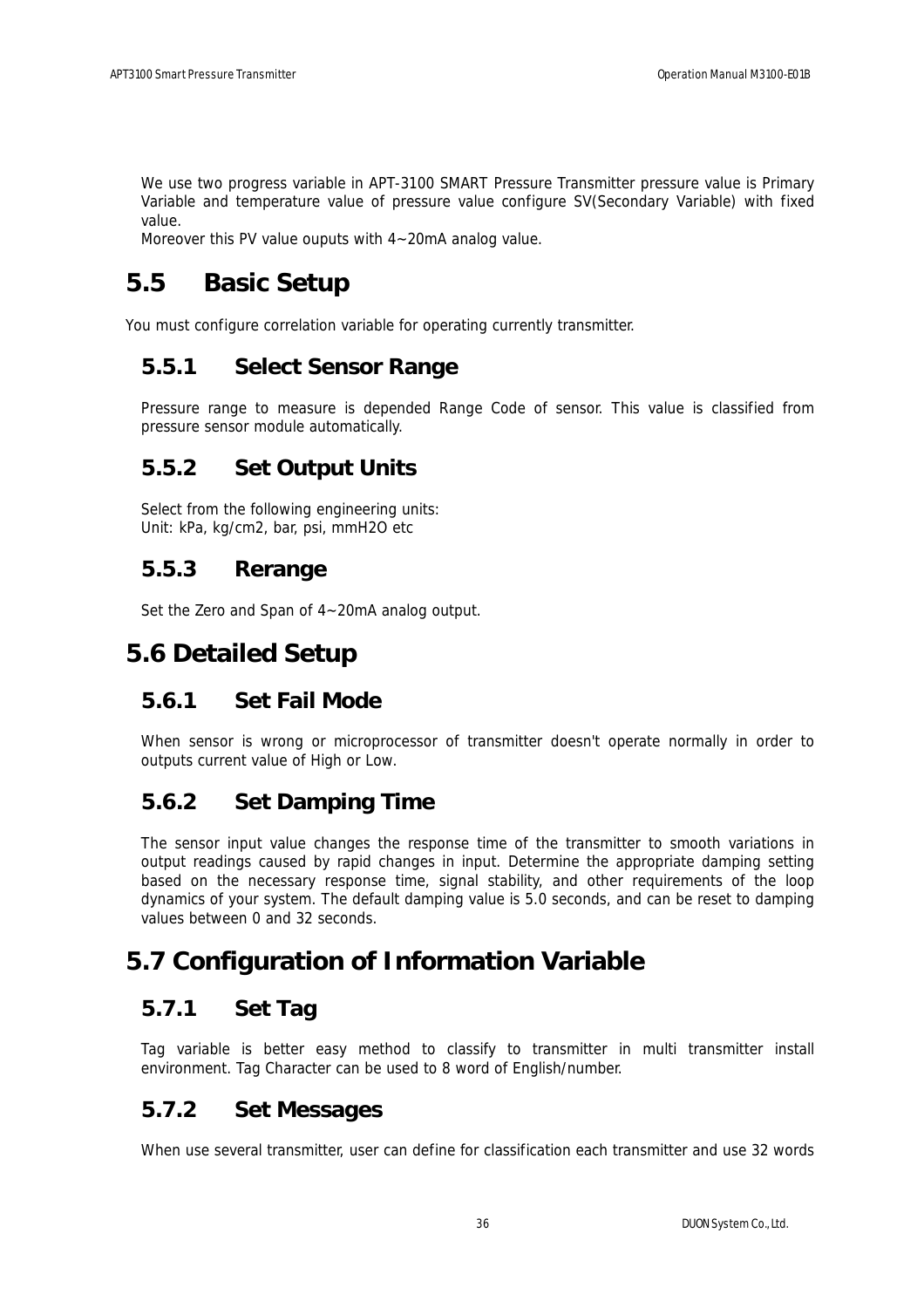of English/number. This message is saved in EEPROM of transmitter.

## **5.8 Configuration of Breakdown Diagnostic Function**

### **5.8.1 Loop Test**

The Loop Test verifies the output of the transmitter, the integrity of the loop, and the operations of any recorders or similar devices installed loop. Perform the following procedure for a loop test.

Connect a reference meter to the transmitter.

Select the Loop Test of HHT and operate the Loop Test.

Select output current ( 4mA/20mA/etc )

 If the readings match, then the transmitter and the loop are configured and functioning properly. If the readings do not match, then you may have the current meter attached to the wrong loop, there maybe a fault in the wiring, the transmitter may require an output trim, or the electrical current meter may be malfunctioning.

## **5.9 Calibration**

Scaled system implement by calibrating the transmitter. Trim function have several function for the calibration. Smart transmitters operate differently than analog transmitter. A Smart transmitter uses a microprocessor that contains information about the sensor's specific characteristics in response to pressure and temperature inputs for calculating Process Variable. The trim and rerange functions also differ. Reranging sets the transmitter analog output to the selected upper and lower range points and can be done with or without an applied pressure. Reranging does not change the factory characterization curve stored in the microprocessor. Sensor trimming requires an accurate pressure input and adds additional compensation that adjusts the position of the factory characterization curve to optimize transmitter performance over a specific pressure range. Rerange functions provides ability to readjust the 4~20mA points sensor inputs.

### **5.9.1 Sensor Trim**

The Sensor Trim the transmitter sensor input signal convert A/D to lead and how it interprets the values which it inputs with digital the contents of such interpretation and it is regarding to change is connected actually in the sensor which in order to correspond.

### **5.9.2 DA (Digital to Analog) Trim**

When the D/A trim convert sensor input signal to  $4 \sim 20 \text{mA}$  output, this ouput value scale minuteness. Cyclic you recommend to scale analog output for maintain scale.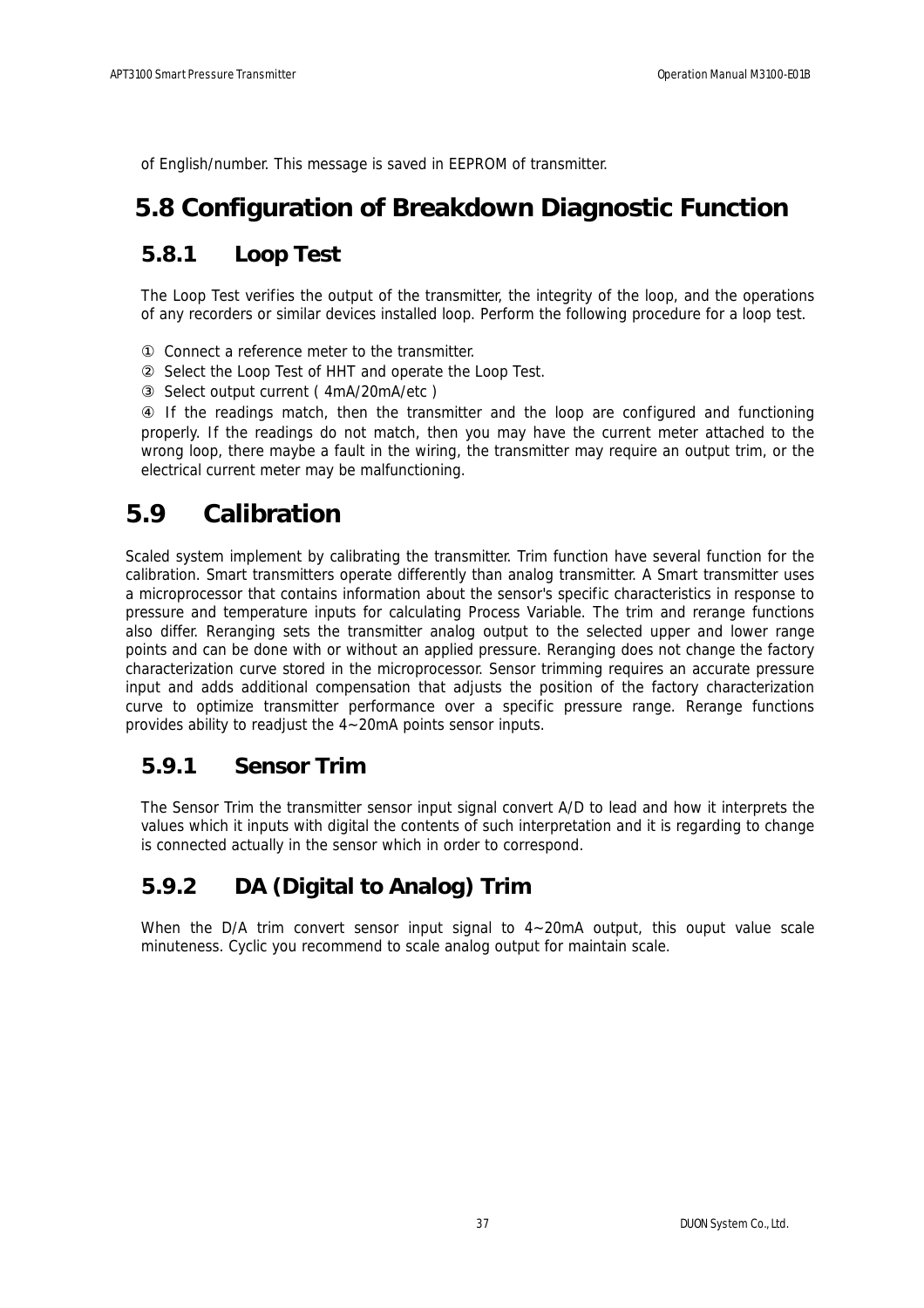# **Chapter 6 Maintenance**

## **6.1 Overview**

This chapter describes breakdown diagnostic and maintenance.

## **6.2 Safety Message**

When operation, it requires specially notice for the safety of operator. Information that raises potential safety issues is indicated by a warning symbol( ). Refer to the following safety messages before performing an operation proceeded by this symbol.

### **6.2.1 Warning**

#### ▲ **Warning**

#### **Explosion can result in death or serious injury:**

Do not remove the transmitter covers in explosion environments when the circuit is alive. Both transmitter covers must be fully engaged to meet explosion-proof requirements

#### ▲ **Warning**

**Electrical shock can result in death or serious injury.** If you install high voltage environment or false condition, power line and lead will be apprered high voltages.

Avoid contact with the leads and terminals.

#### ▲ **Warning**

#### **Electrical can result in death serious injury:**

 The qualification which is educated only the person whom it prepares will be able to establish the transmitter.

#### ▲ **Warning**

#### **Process leak can result in death serious injury:**

 Before approval pressure install Thermowell or sensor and then close completely. If don't this, it cause process leak.

when operating, don't take out Thermowell.

## **6.3 Hardware Diagnostics**

If you suspect a malfunction despite the absence of any diagnostic messages on the HHT follow Table 6-1 described here to verify that transmitter hardware and process connections are in good working order.

If you suspect a malfunction despite the absence of any diagnostic messages on the HHT follow Table 6-1 described here to verify that transmitter hardware and process connections are in good working order.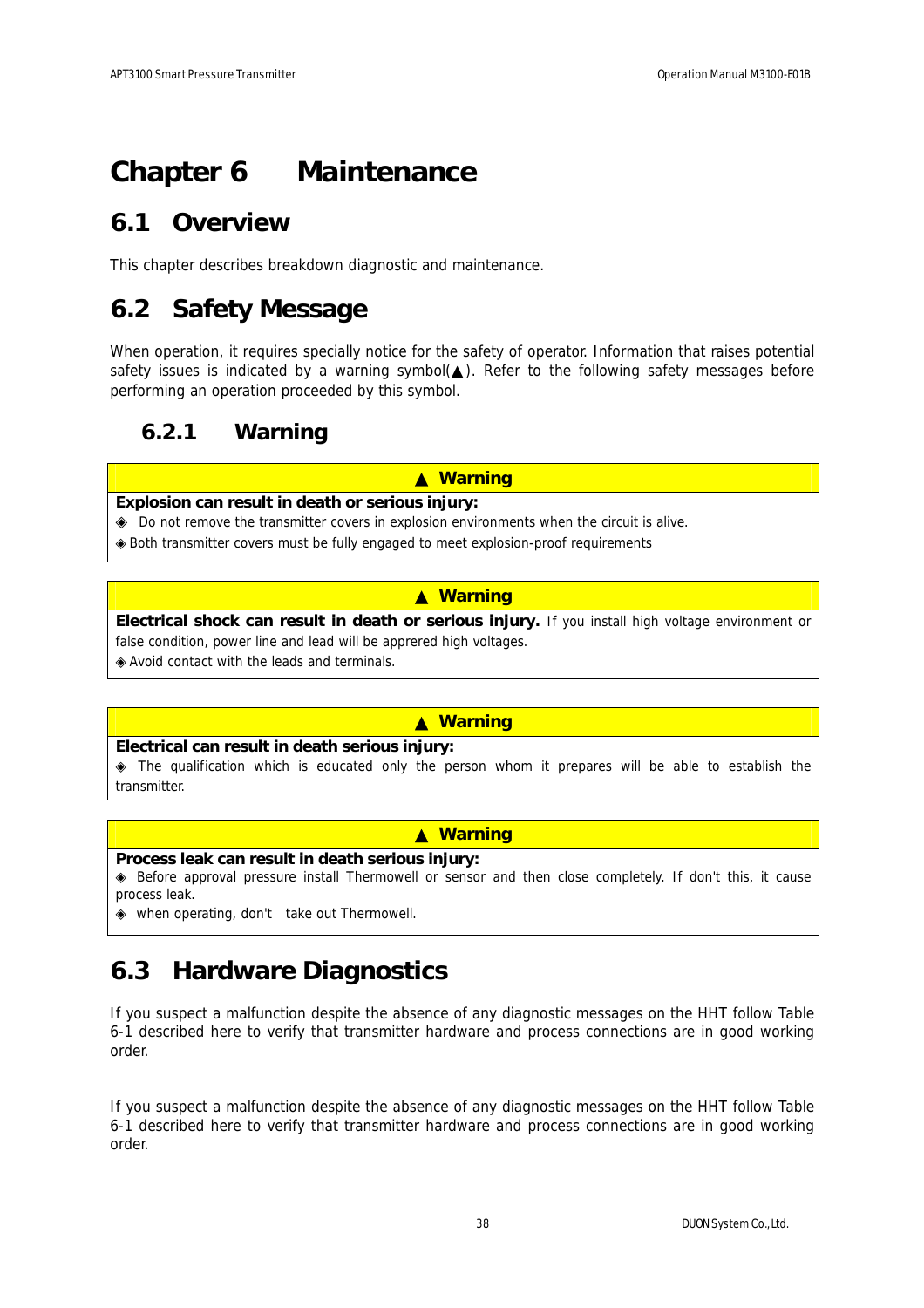#### [Table 6-1 Troubleshooting]

| Symptom                                                             | <b>Potential Source</b>   | <b>Corrective Action</b>                                                                                                                                                                                                                                                                                  |
|---------------------------------------------------------------------|---------------------------|-----------------------------------------------------------------------------------------------------------------------------------------------------------------------------------------------------------------------------------------------------------------------------------------------------------|
| Transmitter<br>Does not<br>Communicate<br>With HART<br>Communicator | Loop Wiring               | Check for a minimum of 250 ohms resistance<br>$\bullet$<br>between the power supply and HHT.<br>Check for adequate voltage to the transmitter.<br>$\bullet$<br>The transmitter always requires $11.9 \sim 45$ Vdc.<br>Check for intermittent shorts, open circuits, and<br>$\bullet$<br>multiple grounds. |
|                                                                     | Sensor Input Failure      | Connect HHT and enter the Transmitter test mode<br>$\bullet$<br>to isolate a sensor failure.                                                                                                                                                                                                              |
|                                                                     | Loop Wiring               | Check<br>defective<br>for<br>dirty<br>terminals,<br>$\bullet$<br>or<br>interconnecting pins, or receptacles.                                                                                                                                                                                              |
| <b>High Output</b>                                                  | Power Supply              | Check the output voltage of the power supply at<br>$\bullet$<br>the transmitter terminals. It should be 11.9 to 45<br>Vdc in spite of loop scale.                                                                                                                                                         |
|                                                                     | <b>Electronics Module</b> | Connect HHT and enter the Transmitter test mode<br>$\bullet$<br>to isolate module failure. Check the sensor limits<br>to ensure calibration adjustments are within the<br>sensor range.                                                                                                                   |
| <b>Erratic Output</b>                                               | Loop Wiring               | Check the output voltage of the power supply at<br>$\bullet$<br>the transmitter terminals. It should be 11.9 to 45<br>Vdc.<br>Check for intermittent shorts, open circuits, and<br>$\bullet$<br>multiple grounds.<br>Check for proper polarity at the signal terminals.<br>$\bullet$                      |
|                                                                     | <b>Electronics Module</b> | Connect HHT and enter the Transmitter test mode<br>$\bullet$<br>to isolate an electronics mode failure.                                                                                                                                                                                                   |
|                                                                     | Sensor Element            | $\bullet$<br>Connect HHT and enter the Transmitter test mode<br>to isolate a sensor failure.<br>Check the PV to see if it is out of range.<br>$\bullet$                                                                                                                                                   |
| Low Output or<br>No Output                                          | Loop Wiring               | $\bullet$<br>Check for adequate voltage to the transmitter.<br>The transmitter always requires $11.9 \sim 45$ Vdc.<br>Check for intermittent shorts, open circuits, and<br>$\bullet$<br>multiple grounds.<br>Check the loop impedence.<br>$\bullet$                                                       |
|                                                                     | <b>Electronics Module</b> | Connect HHT and check the sensor limits to<br>$\bullet$<br>ensure calibration adjustments are within the<br>sensor range.                                                                                                                                                                                 |

## **6.4 Hardware Maintenance**

Autrol APT3100 Smart Transmitters have no moving parts and require a minimum of scheduled maintenance. Both transmitters feature modular design for easy maintenance. If you suspect a malfunction, check for an external cause before performing the diagnostics as discussed later in this section. If you must return failed transmitters or parts, send them to DUON System Co., Ltd. for inspection, repair, or replacement.

### **6.4.1 Test Terminals**

The test terminal, marked as TEST on the terminal block. The test and negative terminals are connected to the test terminals; so long as the voltage across the receptacles is kept below the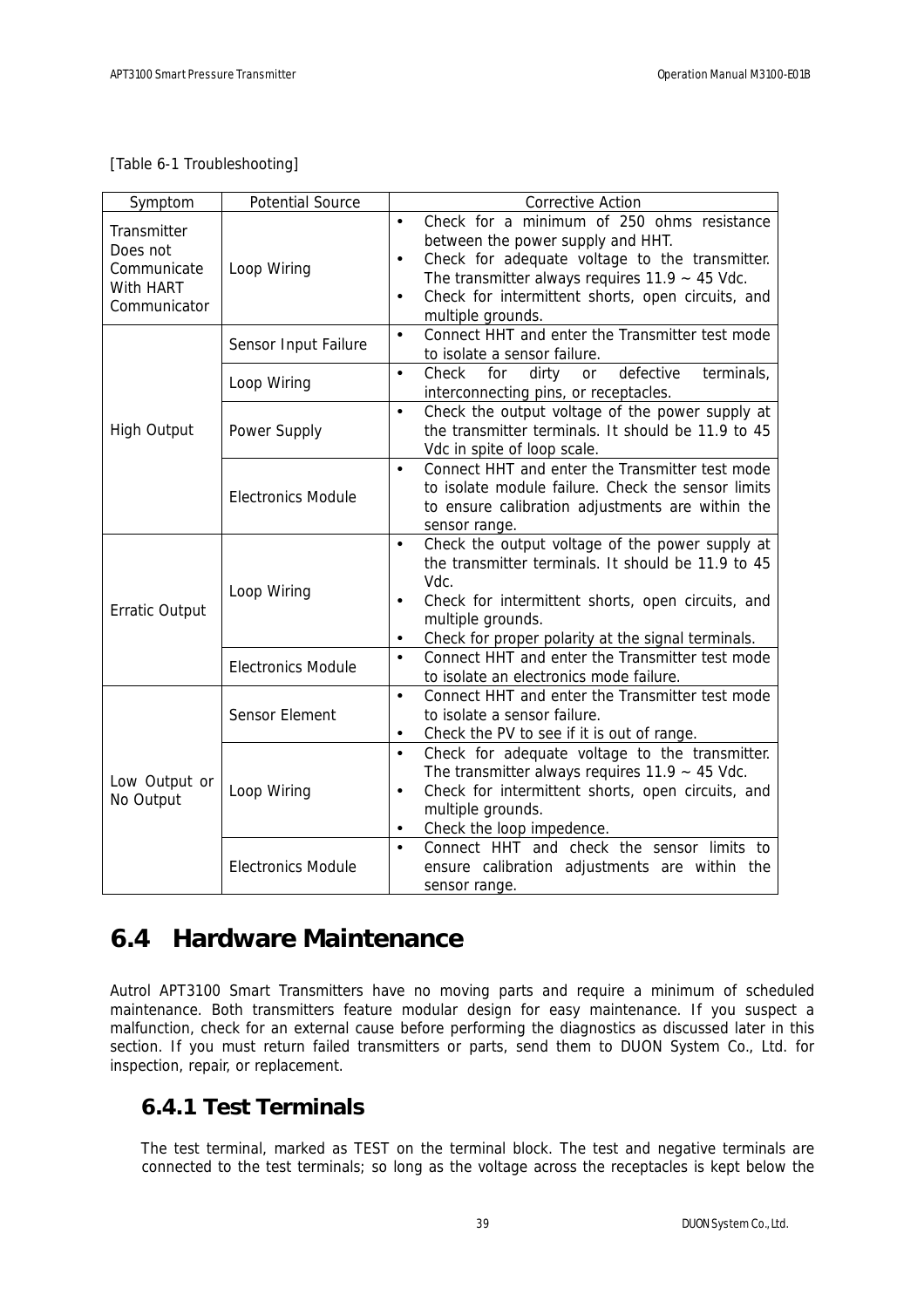diode threshold voltage, no current passes through the diode. To ensure that there is no leakage current through the diode while making a test reading, or while an indicating meter is connected, the resistance of the test connection or meter should not exceed 10 ohms. A resistance value of 30 ohms will cause an error of approximately 10 percent of reading.



[Figure 6.1 Test Terminals]

## **6.4.2 Disassembling the Electronics Housing**

The transmitter is designed with dual-compartment housing; one contains the electronics module, and the other contains all wiring terminals and the communication receptacles.



[Figure 6.2 Structure of Housing]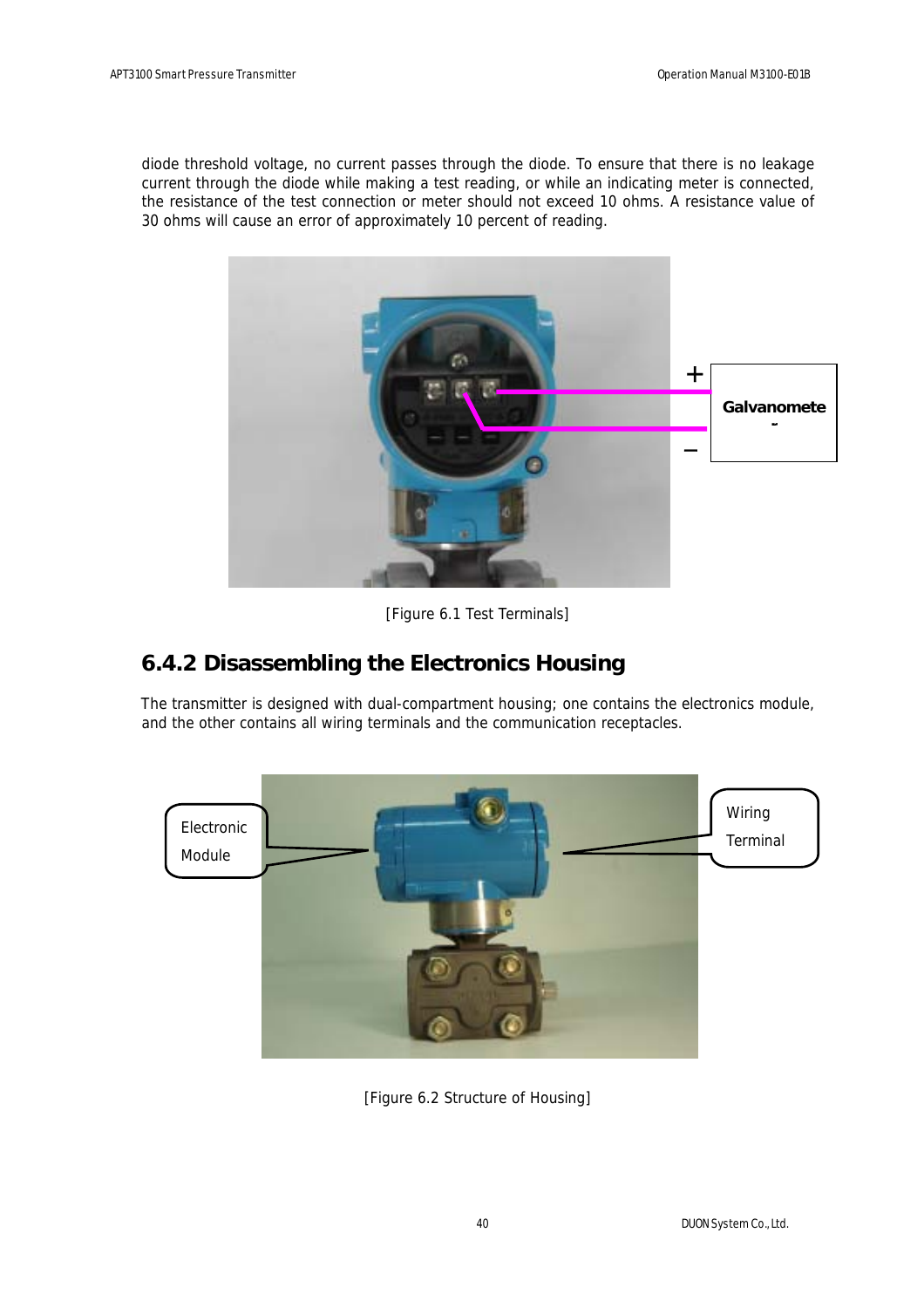### **6.4.2.1 Disassembling Electronics Module**

Use the following procedure to remove the electronics module.

[Note1]

The electronics are sealed in a moisture-proof plastic enclosure referred to as the electronics module. The module is a non-repairable unit; if a malfunction occurs the entire unit must be replaced.

- 1. Disconnect the power to the transmitter.
- 2. Remove the cover from the electronics side of the transmitter housing (Figure 6.2). Do not remove the instrument cover in explosive atmospheres when the circuit is alive. Remove the LCD meter, if applicable.
- 3. Remove the two screws that anchor the electronics module to the transmitter housing.
- 4. Firmly grasp the electronics module and pull it straight out of the housing, taking care not to damage the interconnecting pins.

#### [Note2]

The transmitter EEP-Write Jumpers and failure mode are located on the front of the electronics module. When it will be replaced for a new one, make a same jumper location.



[Figure 6.3 Structure of Electronics Module inner Transmitter]

### **6.4.2.2 Fail Mode and Jumper Switch of EEPROM-write**

Fail-mode and jumper switch of EEPROM-write is located front of electronics module.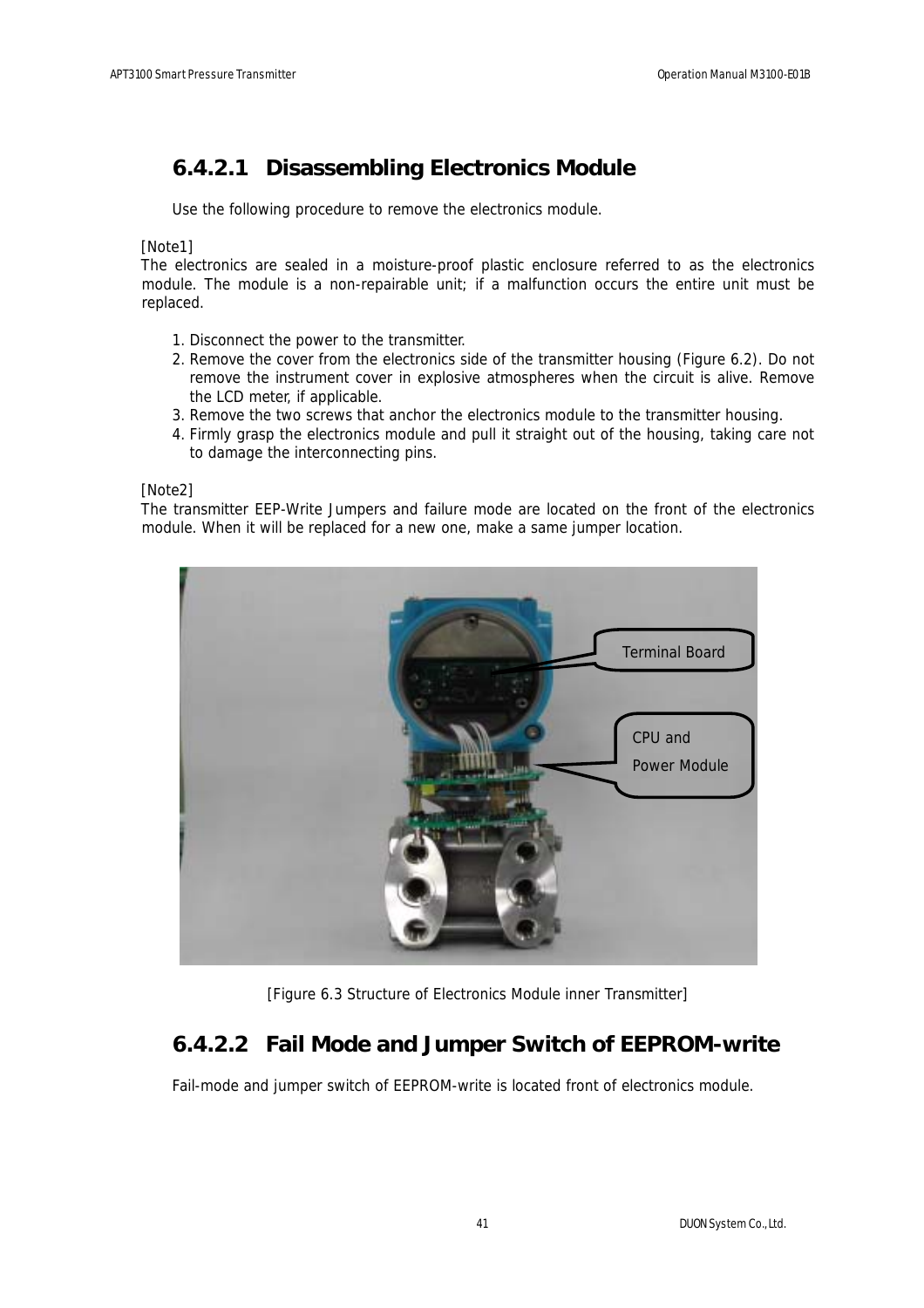## **6.4.3 Assembling the Electronics Housing**

Re-assembling procedure is same as follows.

- 1. Make sure that Fail-mode and Jumper Switch are set exactly.
- 2. Insert electronics module in housing.
- 3. Fix electronics module with 3 screws..
- 4. Close the cover of housing..